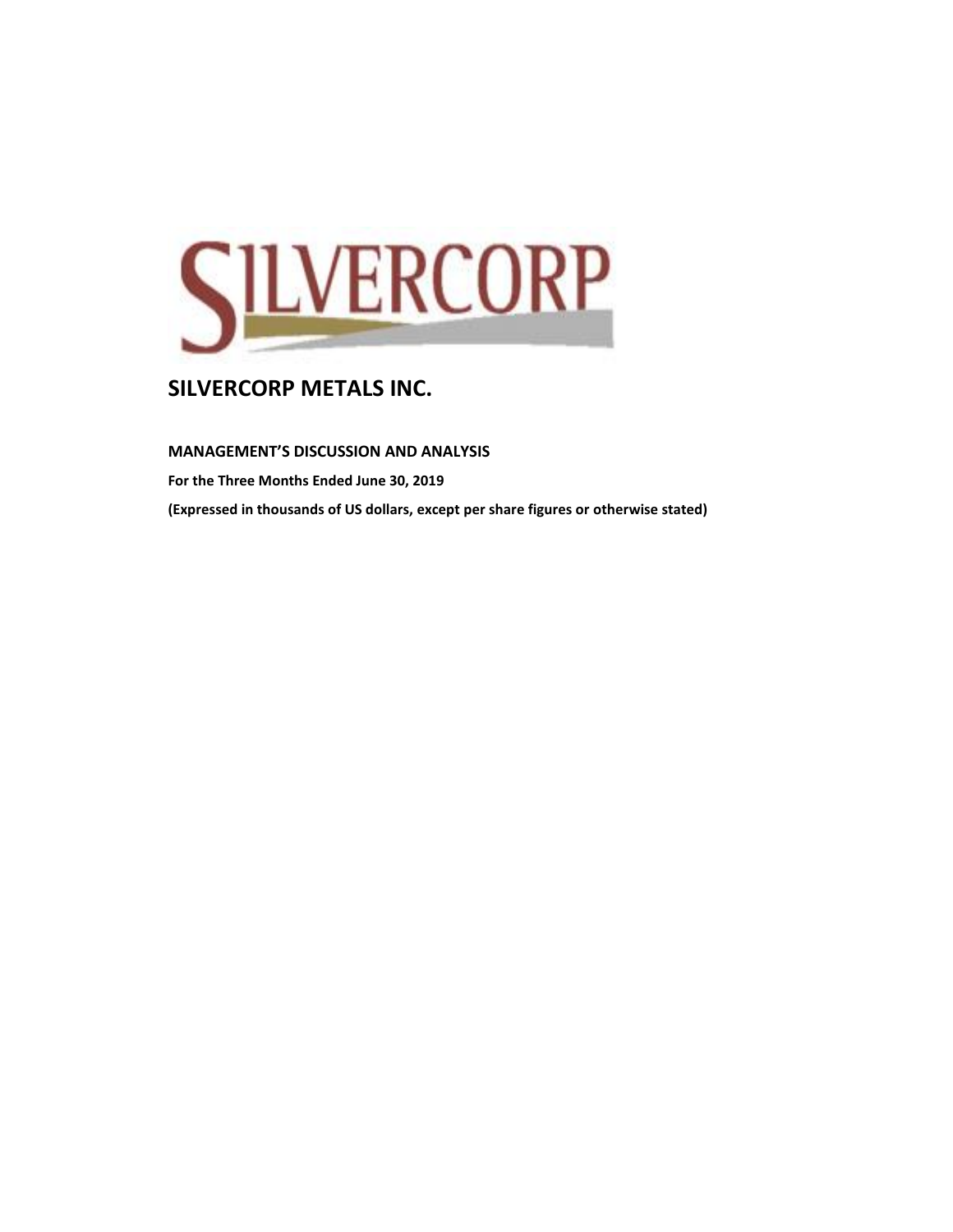# **Table of Contents**

| 1.  |  |
|-----|--|
| 2.  |  |
| З.  |  |
| 4.  |  |
| 5.  |  |
| 6.  |  |
| 7.  |  |
| 8.  |  |
| 9.  |  |
|     |  |
|     |  |
|     |  |
|     |  |
| 14. |  |
|     |  |
| 16. |  |
|     |  |
|     |  |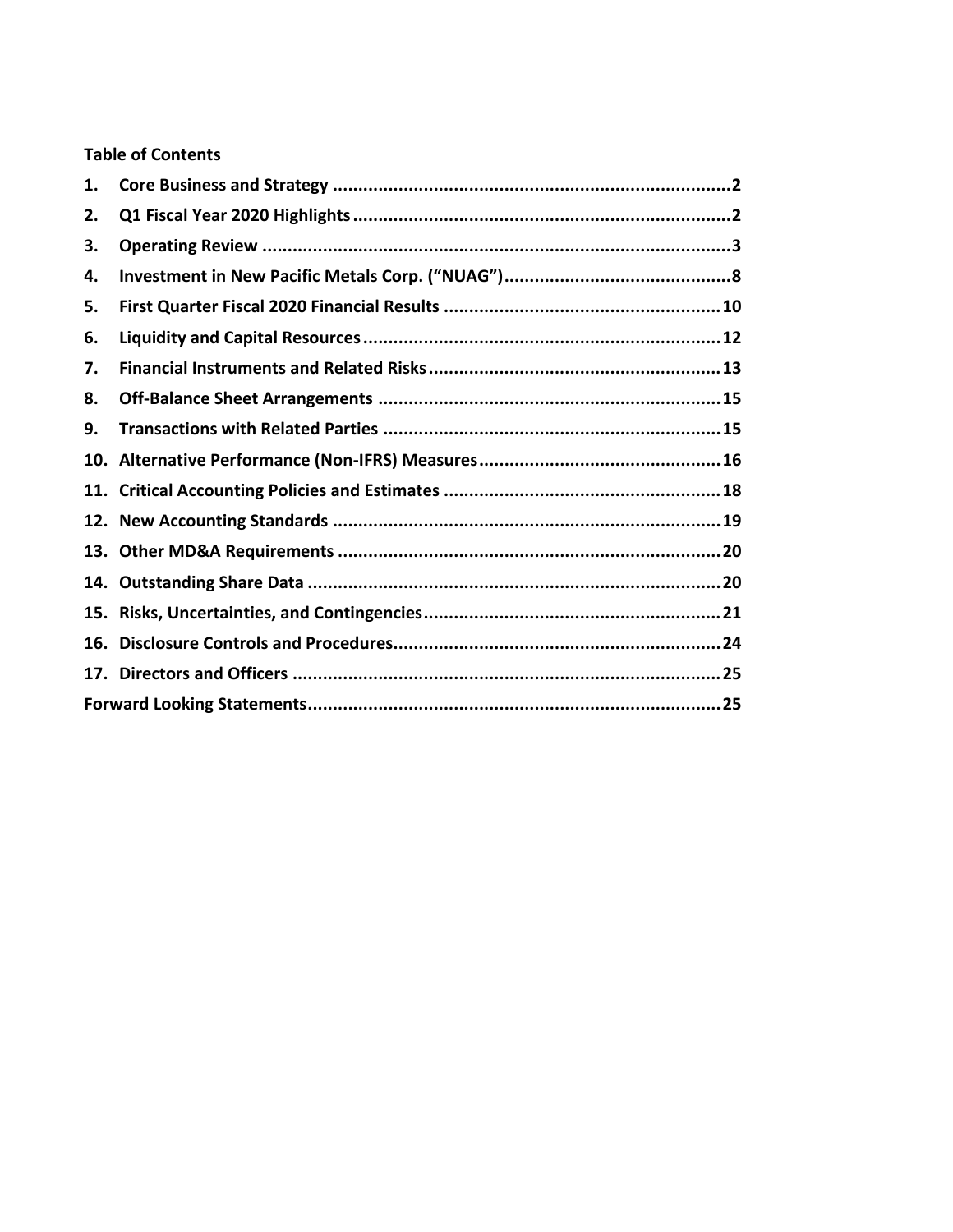#### **Management's Discussion and Analysis**

**For the Three Months Ended June 30, 2019**

**(Expressed in thousands of U.S. dollars, unless otherwise stated)** 

*Management's Discussion and Analysis ("MD&A") is intended to help the reader understand the significant factors that have affected Silvercorp Metals Inc.*  and its subsidiaries' ("Silvercorp" or the "Company") performance and such factors that may affect its future performance. This MD&A should be read in *conjunction with the Company's unaudited condensed consolidated financial statements for the three months ended June 30, 2019 and the related notes contained therein. In addition, the following should be read in conjunction with the audited consolidated financial statements of the Company for the year ended March 31, 2019, the related MD&A, the Annual Information Form (available on SEDAR at www.sedar.com), and the annual report on Form 40-F. The Company reports its financial position, results of operations and cash flow in accordance with International Financial Reporting Standards ("IFRS") as issued by the International Accounting Standards Board ("IASB"). Silvercorp's significant accounting policies are set out in Note 2 of the unaudited condensed consolidated financial statements for the three months ended June 30, 2019, as well as Note 2 to the audited consolidated financial statements for the year ended March 31, 2019. This MD&A refers to various non-IFRS measures, such as total and cash cost per ounce of silver, net of by-product credits, all-in & all-in sustaining cost per ounce of silver, net of by-product credits, and production costs per tonne. Non-IFRS measures do not have standardized meanings under IFRS. Accordingly, non-IFRS measures should not be considered in isolation or as a substitute for measures of performance prepared in accordance with IFRS. To facilitate a better understanding of these measures as calculated by the Company, we have provided detailed descriptions and reconciliations, in section 10 of this MD&A.* 

This MD&A is prepared as of August 7, 2019 and expressed in thousands of U.S. dollars, except share, per share, unit cost, and production data, or unless otherwise stated. Figures may not add up precisely due to rounding.

#### <span id="page-2-0"></span>**1. Core Business and Strategy**

Silvercorp Metals Inc. is engaged in the acquisition, exploration, development and mining of mineral properties. The Company's goal is to continuously create healthy returns to shareholders through efficient management, organic growth and the acquisition of profitable projects. Silvercorp balances profitability, social and environmental relationships, employees' wellbeing, and sustainable development. Silvercorp is a primary silver producer in China through the operation of several silver-lead-zinc mines at the Ying Mining District in Henan Province, China and its GC silver-lead-zinc mine in Guangdong Province, China. The Company's shares are traded on the Toronto Stock Exchange and NYSE American.

#### <span id="page-2-1"></span>**2. Q1 Fiscal Year 2020 Highlights**

- Ore production up 9% compared to the prior year quarter;
- Silver produced and sold up 27% to approximately 1.9 million ounces, gold produced and sold up 43% to 1,000 ounces, lead produced and sold up 20% to 17.8 million pounds, and zinc produced and sold up 15% to 7.3 million pounds, compared to the prior year quarter;
- Revenue up 1% to \$45.6 million compared to \$45.1 million in the prior year quarter, primarily due to the increase in metals sold and offset by 6% decrease in silver, 25% decrease in lead, and 40% decrease in zinc realized selling prices;
- Net income attributable to equity shareholders of \$12.6 million, or \$0.07 per share, compared to \$10.9 million or \$0.06 per share in the prior year quarter;
- Cash production cost per tonne of ore processed<sup>1</sup> of \$68.85, compared to \$69.05 in the prior year quarter;
- Cash cost per ounce of silver<sup>1</sup>, net of by-product credits, of negative \$2.17, compared to negative \$7.54 in the prior year quarter;
- All-in sustaining cost per ounce of silver<sup>1</sup>, net of by-product credits, of \$5.69, compared to \$0.41 in the prior year quarter;
- Cash flow from operations of \$19.9 million, compared to \$21.1 million in the prior year quarter;
- Paid dividend of \$2.1 million, or \$0.0125 per share, to equity shareholders; and,
- Strong balance sheet with \$121.0 million in cash and cash equivalents and short-term investments, an increase of \$5.7 million or 5% compared to March 31, 2019.

 $\overline{a}$ *1 Non-IFRS measure. Please refer to section 10 for reconciliation.*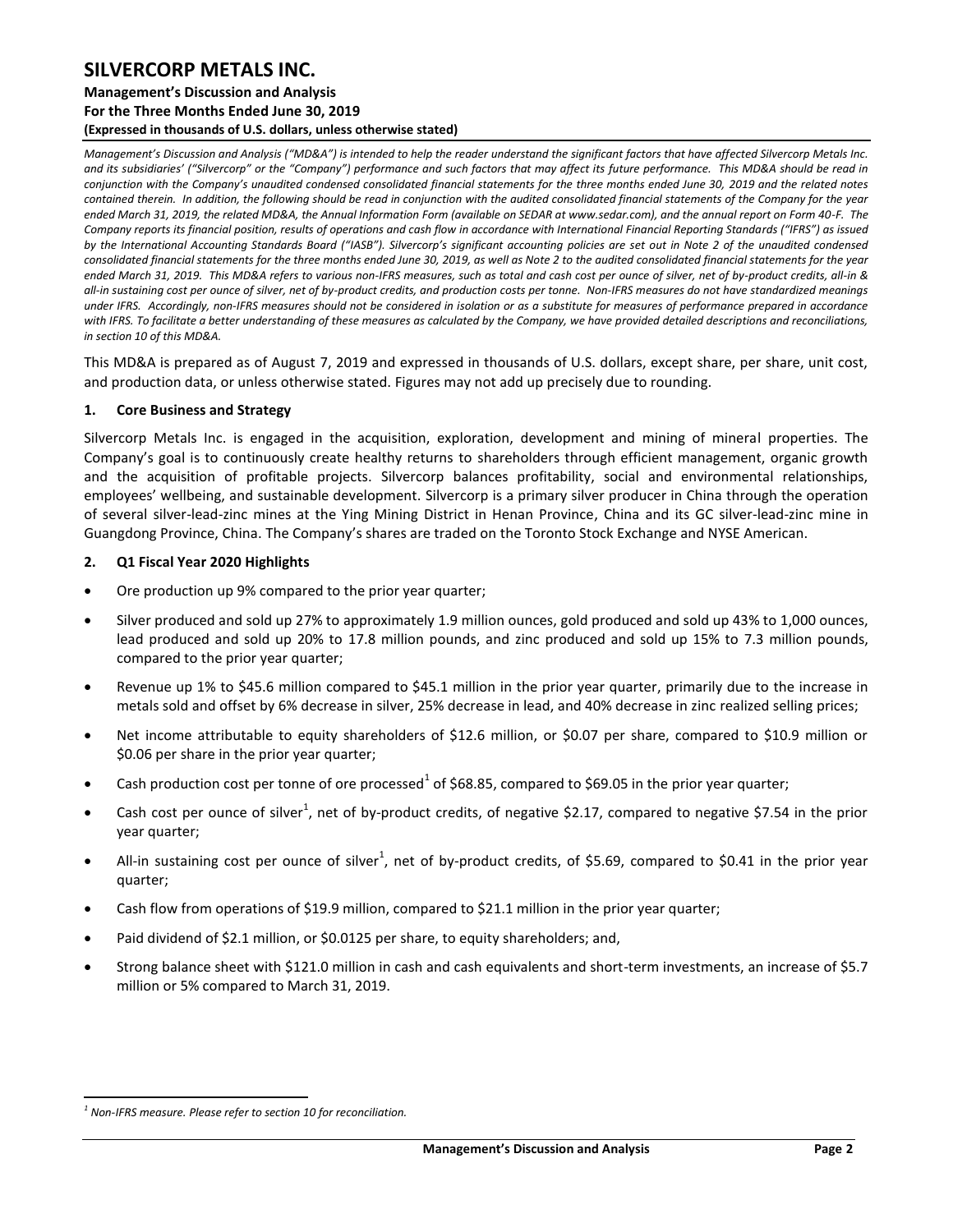**Management's Discussion and Analysis For the Three Months Ended June 30, 2019 (Expressed in thousands of U.S. dollars, unless otherwise stated)** 

#### <span id="page-3-0"></span>**3. Operating Review**

#### **(a) Consolidated operation performance**

The following table summarizes the consolidated operational information for the three months ended June 30, 2019 and 2018:

| <b>Consolidated</b>                                                                        |               | Three months ended June 30, |                |
|--------------------------------------------------------------------------------------------|---------------|-----------------------------|----------------|
|                                                                                            | 2019          | 2018                        | <b>Changes</b> |
|                                                                                            |               |                             |                |
| <b>Production Data</b>                                                                     |               |                             |                |
| <b>Mine Data</b>                                                                           |               |                             |                |
| <b>Ore Mined (tonne)</b><br>Ore Milled (tonne)                                             | 257,392       | 236,697                     | 9%             |
|                                                                                            | 259,542       | 237,740                     | 9%             |
| <b>Head Grades</b>                                                                         |               |                             |                |
| Silver (gram/tonne)                                                                        | 254           | 242                         | 5%             |
| Lead (%)                                                                                   | 3.7           | 3.4                         | 10%            |
| Zinc (%)                                                                                   | $1.7$         | 1.7                         | 0%             |
| <b>Recovery Rates</b>                                                                      |               |                             |                |
| Silver (%)                                                                                 | 93.5          | 93.4                        | 0%             |
| Lead (%)                                                                                   | 94.8          | 95.1                        | 0%             |
| Zinc (%)                                                                                   | 75.7          | 72.3                        | 5%             |
| <b>Cost Data</b>                                                                           |               |                             |                |
| Mining cost per tonne of ore mined (\$)<br>$+$                                             | 77.40         | 74.39                       | 4%             |
| Cash mining cost per tonne of ore mined (\$)                                               | 55.45         | 54.47                       | 2%             |
| Depreciation and amoritzation charges per tonne of ore mined (\$)                          | 21.95         | 19.92                       | 10%            |
|                                                                                            |               |                             |                |
| Unit shipping costs (\$)<br>$+$                                                            | 2.77          | 2.85                        | -3%            |
| Milling costs per tonne of ore milled (\$)<br>$+$                                          | 12.49         | 14.16                       | -12%           |
| Cash milling costs per tonne of ore milled (\$)                                            | 10.63         | 11.73                       | -9%            |
| Depreciation and amoritzation charges per tonne of ore milled (\$)                         | 1.86          | 2.43                        | $-23%$         |
| Cash production cost per tonne of ore processed (\$)<br>$+$                                | 68.85         | 69.05                       | 0%             |
| All-in sustaining cost per tonne of ore processed (\$)<br>$\ddot{}$                        | 120.16        | 112.67                      | 7%             |
|                                                                                            |               |                             |                |
| Cash cost per ounce of Silver, net of by-product credits (\$)<br>$^{+}$                    | (2.17)        | (7.54)                      | $-71%$         |
| All-in sustaining cost per ounce of silver, net of by-product credits (\$)<br>$\ddot{}$    | 5.69          | 0.41                        | 1288%          |
| <b>Concentrate inventory</b>                                                               |               |                             |                |
| Lead concentrate (tonne)                                                                   | 4,247         | 5,650                       | $-25%$         |
| Zinc concentrate (tonne)                                                                   | 285           | 380                         | $-25%$         |
| <b>Sales Data</b>                                                                          |               |                             |                |
| <b>Metal Sales</b>                                                                         |               |                             |                |
| Silver (in thousands of ounces)                                                            | 1,855         | 1,463                       | 27%            |
| Gold (in thousands of ounces)                                                              | 1.0           | 0.7                         | 43%            |
| Lead (in thousands of pounds)                                                              | 17,842        | 14,896                      | 20%            |
| Zinc (in thousands of pounds)                                                              | 7,334         | 6,377                       | 15%            |
|                                                                                            |               |                             |                |
| Revenue                                                                                    |               |                             |                |
| Silver (in thousands of \$)                                                                | 23,558        | 19,823                      | 19%            |
| Gold (in thousands of \$)<br>Lead (in thousands of \$)                                     | 1,082         | 692                         | 56%            |
|                                                                                            | 15,178        | 17,051                      | $-11%$         |
| Zinc (in thousands of \$)                                                                  | 5,152         | 7,412                       | -30%           |
| Other (in thousands of \$)                                                                 | 606           | 147                         | 312%           |
|                                                                                            | 45,576        | 45,125                      | 1%             |
| Average Selling Price, Net of Value Added Tax and Smelter Charges<br>Silver (\$ per ounce) | 12.70         |                             |                |
|                                                                                            |               | 13.55                       | -6%            |
| Gold (\$ per ounce)<br>Lead (\$ per pound)                                                 | 1,082<br>0.85 | 989                         | 9%             |
|                                                                                            |               | 1.14                        | $-25%$         |
| Zinc (\$ per pound)                                                                        | 0.70          | 1.16                        | -40%           |

+ Non-IFRS measures, see section 10 for reconciliation.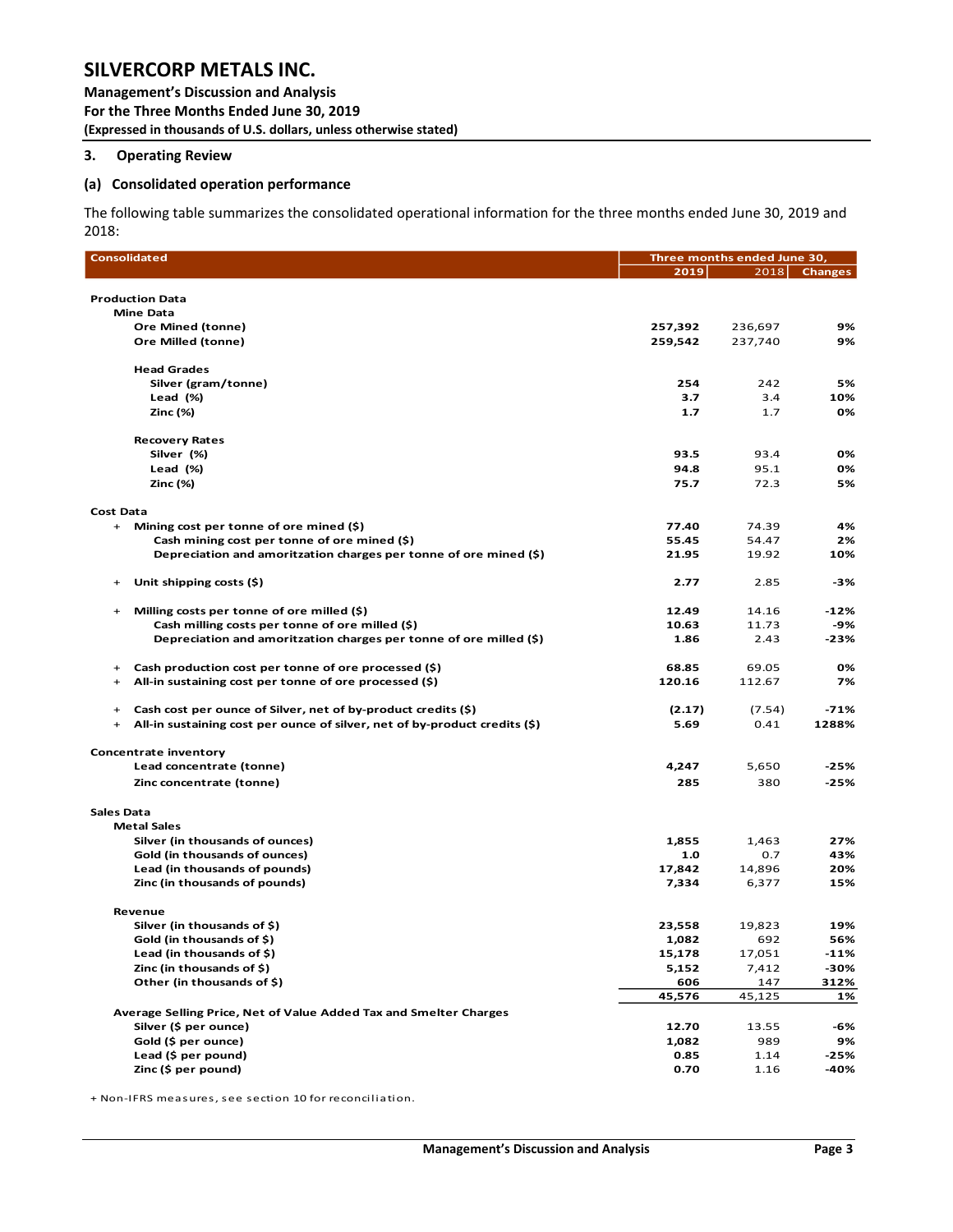#### (i) Mine and Milling Production

For the three months ended June 30, 2019 ("Q1 Fiscal 2020"), on a consolidated basis, the Company mined 257,392 tonnes of ore, an increase of 9% compared to 236,697 tonnes in the three months ended June 30, 2018 ("Q1 Fiscal 2019"). The increase in ore mined was mainly due to an increase of 13% or 19,854 tonnes of ore mined at the Ying Mining District. Correspondingly, ore milled also increased by 9% to 259,542 tonnes, compared to 237,740 tonnes in Q1 Fiscal 2019.

#### (ii) Metal Sales

In Q1 Fiscal 2020, the Company sold 1.9 million ounces of silver, 1,000 ounces of gold, 17.8 million pounds of lead, and 7.3 million pounds of zinc, up 27%, 43%, 20%, and 15%, respectively, compared to 1.5 million ounces of silver, 700 ounces of gold, 14.9 million pounds of lead, and 6.4 million pounds of zinc in Q1 Fiscal 2019.

As at June 30, 2019, the Company had inventories of 4,247 tonnes of silver-lead concentrate and 285 tonnes of zinc concentrate, compared to 3,248 tonnes of silver-lead concentrate and 368 tonnes of zinc concentrate as at March 31, 2019.

(iii) Per Tonne Production Costs<sup>1</sup>

In Q1 Fiscal 2020, the consolidated total mining costs and cash mining costs were \$77.40 and \$55.45 per tonne, up 4% and 2% compared to \$74.39 and \$54.47 per tonne, respectively, in Q1 Fiscal 2019. The increase in cash mining costs was mainly due to i) an overall 3% increase in mining contractors' rate when two-year term mining contracts renewed at the Ying Mining District in the current quarter, and ii) more ore mined using resuing mining method at the GC Mine.

The consolidated total milling costs and cash milling costs in Q1 Fiscal 2020 were \$12.49 and \$10.63 per tonne, down by 12% and 9% compared to \$14.16 and \$11.73 per tonne, respectively, in Q1 Fiscal 2019. The decrease in per tonne cash milling costs was mainly due to lower per tonne fixed costs allocation resulting from the increase of ore milled.

Correspondingly, the consolidated cash production cost per tonne of ore processed in Q1 Fiscal 2020 was \$68.85, compared to \$69.05 in the prior year quarter. The consolidated all-in sustaining production costs per tonne of ore processed was \$120.16, up 7% compared to \$112.67 in Q1 Fiscal 2019, and the increase was mainly due to an increase of \$3.0 million sustaining capital expenditures.

(iv) Costs per Ounce of Silver, Net of By-Product Credits<sup>1</sup>

In Q1 Fiscal 2020, the consolidated cash cost per ounce of silver, net of by-product credits, was negative \$2.17, compared to negative \$7.54, in the prior year quarter. The increase in cash cost per ounce of silver, net of by-product credits, was mainly due to a decrease of \$5.42 per ounce of silver in by-product credits resulting from lower metal prices and more volume of silver sold.

In Q1 Fiscal 2020, the consolidated all-in sustaining cost per ounce of silver, net of by-product credits, was \$5.69 compared to \$0.41 in Q1 Fiscal 2019. The increase was mainly due to i) the increase of cash cost per ounce of silver, net of by-product credits as discussed above, and ii) a \$3.0 million increase in sustaining capital expenditures.

In Q1 Fiscal 2020, on a consolidated basis, approximately 31,618 metres or \$0.9 million worth of diamond drilling (Q1 Fiscal 2019 – 34,848 metres or \$1.0 million) and 12,656 metres or \$3.1 million worth of preparation tunnelling (Q1 Fiscal 2019 – 10,782 metres or \$3.2 million) were completed and expensed as mining preparation costs. In addition, approximately 21,392 metres or \$7.4 million worth of horizontal tunnels, raises, ramps and declines (Q1 Fiscal 2019 – 17,466 metres or \$6.5 million) were completed and capitalized.

 $\overline{a}$ *1 Non-IFRS measure. Please refer to section 10 for reconciliation.*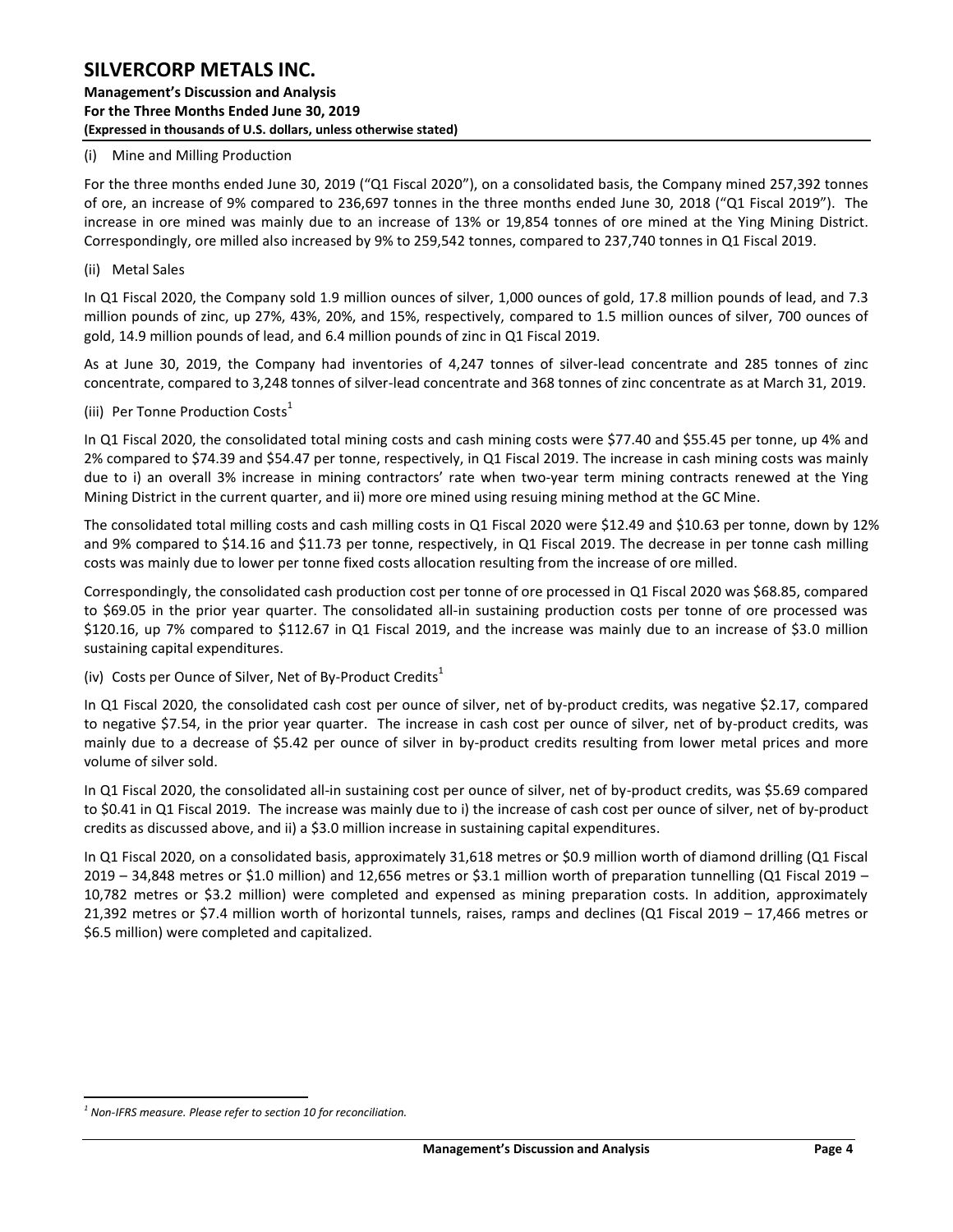**Management's Discussion and Analysis For the Three Months Ended June 30, 2019 (Expressed in thousands of U.S. dollars, unless otherwise stated)** 

#### **(b) Individual Mine Performance**

#### (i) *Ying Mining District*

The following table summarizes the operational information at the Ying Mining District for the three months ended June 30, 2019 and 2018:

|                   | <b>Ying Mining District</b>                                                |              | Three months ended June 30, |                |  |  |  |  |  |
|-------------------|----------------------------------------------------------------------------|--------------|-----------------------------|----------------|--|--|--|--|--|
|                   |                                                                            | 2019         | 2018                        | <b>Changes</b> |  |  |  |  |  |
|                   |                                                                            |              |                             |                |  |  |  |  |  |
|                   | <b>Production Data</b><br><b>Mine Data</b>                                 |              |                             |                |  |  |  |  |  |
|                   | <b>Ore Mined (tonne)</b>                                                   | 176,584      | 156,730                     | 13%            |  |  |  |  |  |
|                   | <b>Ore Milled (tonne)</b>                                                  | 177,681      | 155,929                     | 14%            |  |  |  |  |  |
|                   |                                                                            |              |                             |                |  |  |  |  |  |
|                   | <b>Head Grades</b>                                                         |              |                             |                |  |  |  |  |  |
|                   | Silver (gram/tonne)                                                        | 330          | 323                         | 2%             |  |  |  |  |  |
|                   | Lead $(\%)$                                                                | 4.6          | 4.5                         | 3%             |  |  |  |  |  |
|                   | Zinc (%)                                                                   | 0.9          | 1.1                         | -16%           |  |  |  |  |  |
|                   | <b>Recovery Rates</b>                                                      |              |                             |                |  |  |  |  |  |
|                   | Silver (%)                                                                 | 95.8         | 96.0                        | 0%             |  |  |  |  |  |
|                   | Lead $(\%)$                                                                | 95.9         | 96.3                        | 0%             |  |  |  |  |  |
|                   | Zinc (%)                                                                   | 58.3         | 54.5                        | 7%             |  |  |  |  |  |
| <b>Cost Data</b>  |                                                                            |              |                             |                |  |  |  |  |  |
| $+$               | Mining cost per tonne of ore mined (\$)                                    | 91.47        | 89.57                       | 2%             |  |  |  |  |  |
|                   | Cash mining cost per tonne of ore mined $(\xi)$                            | 63.05        | 63.49                       | -1%            |  |  |  |  |  |
|                   | Depreciation and amoritzation charges per tonne of ore mined (\$)          | 28.42        | 26.08                       | 9%             |  |  |  |  |  |
|                   |                                                                            |              |                             |                |  |  |  |  |  |
| $+$               | Unit shipping costs (\$)                                                   | 4.04         | 4.31                        | -6%            |  |  |  |  |  |
| $^{+}$            | Milling costs per tonne of ore milled (\$)                                 | 10.93        | 12.60                       | $-13%$         |  |  |  |  |  |
|                   | Cash milling cost per tonne of ore milled (\$)                             | 9.15         | 10.30                       | $-11%$         |  |  |  |  |  |
|                   | Depreciation and amoritzationation charges per tonne of ore milled $(\xi)$ | 1.78         | 2.30                        | -23%           |  |  |  |  |  |
| $+$               | Cash production cost per tonne of ore processed (\$)                       | 76.24        | 78.10                       | -2%            |  |  |  |  |  |
| $+$               | All-in sustaining cost per tonne of ore processed (\$)                     | 129.14       | 121.87                      | 6%             |  |  |  |  |  |
|                   |                                                                            |              |                             |                |  |  |  |  |  |
| $^{+}$            | Cash cost per ounce of Silver, net of by-product credits (\$)              | (1.44)       | (6.25)                      | $-77%$         |  |  |  |  |  |
| $^{+}$            | All-in sustaining cost per ounce of Silver, net of by-product credits (\$) | 4.82         | (0.28)                      | $-1821%$       |  |  |  |  |  |
|                   | <b>Concentrate inventory</b>                                               |              |                             |                |  |  |  |  |  |
|                   | Lead concentrate (tonne)                                                   | 4,208        | 5,250                       | -20%           |  |  |  |  |  |
|                   | Zinc concentrate (tonne)                                                   | 200          | 200                         | 0%             |  |  |  |  |  |
|                   |                                                                            |              |                             |                |  |  |  |  |  |
| <b>Sales Data</b> | <b>Metal Sales</b>                                                         |              |                             |                |  |  |  |  |  |
|                   | Silver (in thousands of ounces)                                            | 1,662        | 1,313                       | 27%            |  |  |  |  |  |
|                   | Gold (in thousands of ounces)                                              | 1.0          | 0.7                         | 43%            |  |  |  |  |  |
|                   | Lead (in thousands of pounds)                                              | 14,835       | 13,313                      | 11%            |  |  |  |  |  |
|                   | Zinc (in thousands of pounds)                                              | 2,090        | 2,133                       | -2%            |  |  |  |  |  |
|                   |                                                                            |              |                             |                |  |  |  |  |  |
|                   | Revenue                                                                    |              |                             |                |  |  |  |  |  |
|                   | Silver (in thousands of \$)                                                | 21,730       | 18,350                      | 18%            |  |  |  |  |  |
|                   | Gold (in thousands of \$)                                                  | 1,082        | 692                         | 56%            |  |  |  |  |  |
|                   | Lead (in thousands of \$)<br>Zinc (in thousands of \$)                     | 12,693       | 15,275<br>2,516             | -17%<br>-34%   |  |  |  |  |  |
|                   | Other (in thousands of \$)                                                 | 1,664<br>605 | 134                         | 351%           |  |  |  |  |  |
|                   |                                                                            | 37,774       | 36,967                      | 2%             |  |  |  |  |  |
|                   | Average Selling Price, Net of Value Added Tax and Smelter Charges          |              |                             |                |  |  |  |  |  |
|                   | Silver (\$ per ounce)                                                      | 13.07        | 13.98                       | -7%            |  |  |  |  |  |
|                   | Gold (\$ per ounce)                                                        | 1,082        | 989                         | 9%             |  |  |  |  |  |
|                   | Lead (\$ per pound)                                                        | 0.86         | 1.15                        | -25%           |  |  |  |  |  |
|                   | Zinc (\$ per pound)                                                        | 0.80         | 1.18                        | -32%           |  |  |  |  |  |
|                   |                                                                            |              |                             |                |  |  |  |  |  |

+ Non-IFRS measures, see section 10 for reconciliation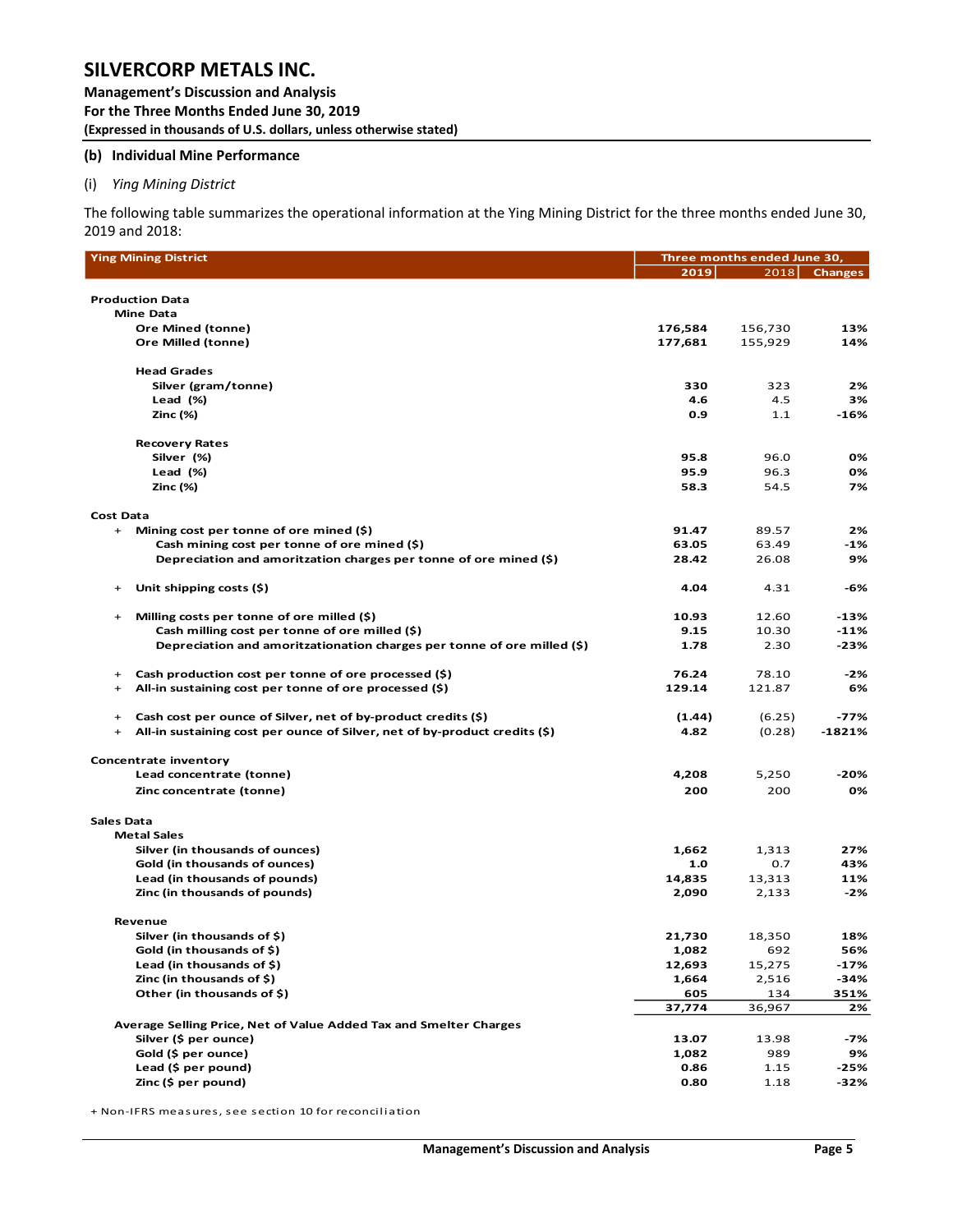The Ying Mining District consists of several mines, including SGX, HPG, TLP, LME, LMW, PCG, and HZG mines, and is the Company's primary source of production.

In Q1 Fiscal 2020, the total ore mined at the Ying Mining District was 176,584 tonnes, up 13% compared to 156,730 tonnes mined in the prior year quarter. Ore milled was 177,681 tonnes, up 14% compared to 155,929 tonnes in Q1 Fiscal 2019.

Head grades were 330 grams per ton ("g/t") for silver, 4.6% for lead, and 0.9% for zinc, compared to 323 g/t for silver, 4.5% for lead, and 1.1% for zinc in the prior year quarter. The Company continues to achieve improvements in dilution control using its "Enterprise Blog" to assist and manage daily operations and the higher grade justified more use of the resuing mining method.

In Q1 Fiscal 2020, the Ying Mining District sold approximately 1.7 million ounces of silver, 14.8 million pounds of lead, and 2.1 million pounds of zinc, compared to 1.3 million ounces of silver, 13.3 million pounds of lead, and 2.1 million pounds of zinc in the prior year quarter. As at June 30, 2019, Ying Mining District had inventories of 4,208 tonnes of silver-lead concentrate and 200 tonnes of zinc concentrate, compared to 3,150 tonnes of silver-lead concentrate and 250 tonnes of zinc concentrate as at March 31, 2019.

Total and cash mining costs per tonne at the Ying Mining District in Q1 Fiscal 2020 were \$91.47 and \$63.05 per tonne, respectively, compared to \$89.57 and \$63.49 per tonne in the prior year quarter. The decrease in the per tonne cash mining cost was mainly due to i) lower per tonne fixed costs allocation resulting from the increase in ore mined, offset by ii) an overall 3% increase in mining contractors' rates when the two-year term mining contracts were renewed in the current quarter.

Total and cash milling costs per tonne at the Ying Mining District in Q1 Fiscal 2020 were \$10.93 and \$9.15, compared to \$12.60 and \$10.30 in Q1 Fiscal 2019. The decrease of per tonne milling costs was mainly due to lower per tonne fixed costs allocation resulting from the increase in ore milled.

Correspondingly, the cash production cost per tonne of ore processed in Q1 Fiscal 2020 at the Ying Mining District was \$76.24, compared to \$78.10 in the prior year quarter.

Cash cost per ounce of silver, net of by-product credits, in Q1 Fiscal 2020 at the Ying Mining District, was negative \$1.44 compared to negative \$6.25 in the prior year quarter. The increase was mainly due to a decrease of \$4.53 per ounce of silver in by-product credits resulting from the decrease in metal prices and more silver sold.

All-in sustaining cost per ounce of silver, net of by-product credits, in Q1 Fiscal 2020 at the Ying Mining District was \$4.82 compared to negative \$0.28 in the prior year quarter. The increase was mainly due to higher cash cost per ounce of silver, net of by-product credits, as discussed above, and an increase of \$2.5 million in sustaining capital expenditures.

In Q1 Fiscal 2020, approximately 23,648 metres or \$0.6 million worth of diamond drilling (Q1 Fiscal 2019 – 26,849 metres or \$0.6 million) and 6,395 metres or \$1.7 million worth of preparation tunnelling (Q1 Fiscal 2019 – 5,541 metres or \$1.6 million) were completed and expensed as mining preparation costs at the Ying Mining District. In addition, approximately 20,895 metres or \$7.1 million worth of horizontal tunnels, raises, ramps and declines (Q1 Fiscal 2019 – 16,928 metres or \$6.0 million) were completed and capitalized.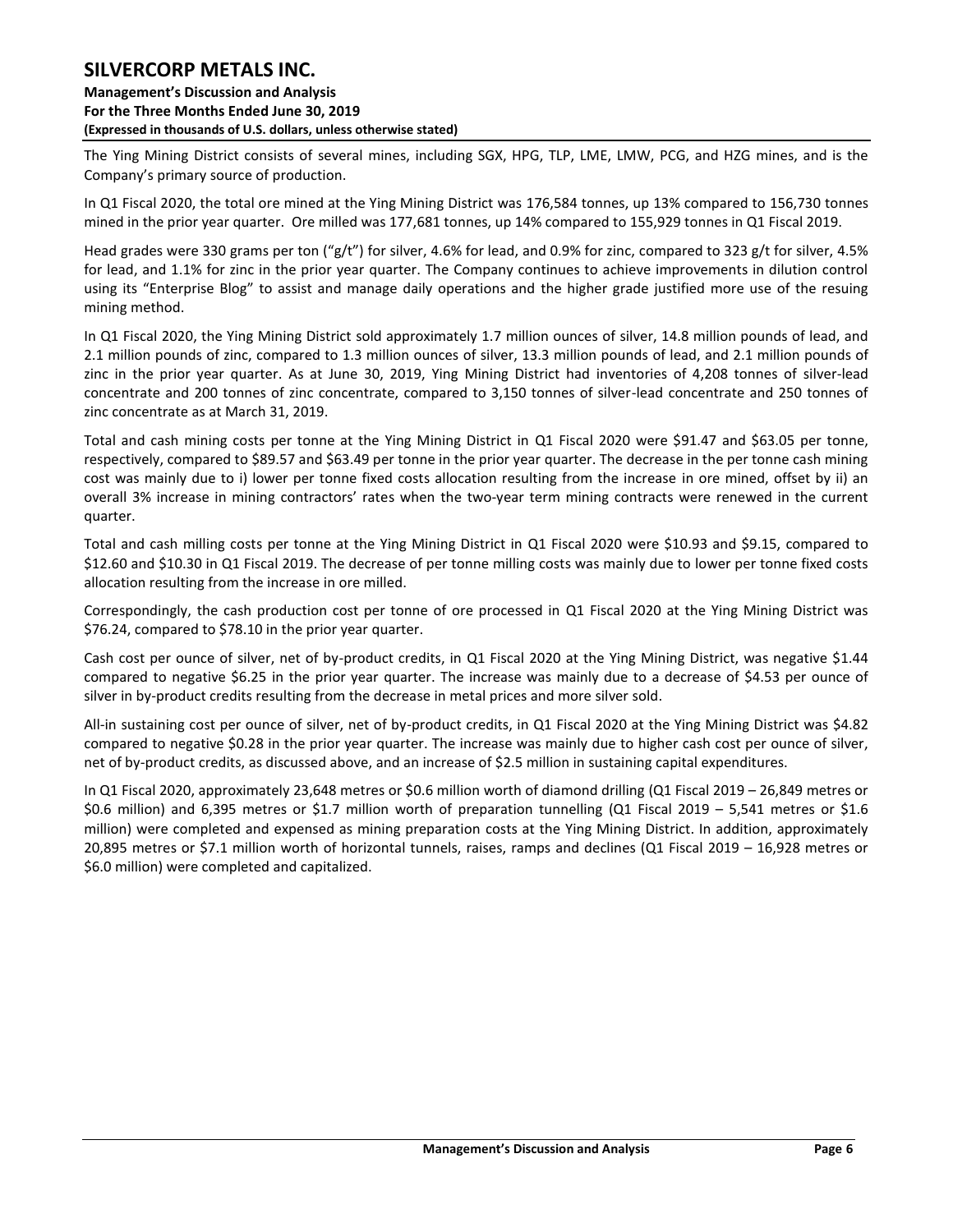**Management's Discussion and Analysis For the Three Months Ended June 30, 2019 (Expressed in thousands of U.S. dollars, unless otherwise stated)** 

#### (ii) *GC Mine*

The following table summarizes the operational information at the GC Mine for the three months ended June 30, 2019 and 2018:

| <b>GC Mine</b>                                                                    | Three months ended June 30 |           |                |  |  |  |  |
|-----------------------------------------------------------------------------------|----------------------------|-----------|----------------|--|--|--|--|
|                                                                                   | 2019                       | 2018      | <b>Changes</b> |  |  |  |  |
| <b>Production Data</b>                                                            |                            |           |                |  |  |  |  |
| <b>Mine Data</b>                                                                  |                            |           |                |  |  |  |  |
| <b>Ore Mined (tonne)</b>                                                          | 80,808                     | 79,967    | 1%             |  |  |  |  |
| Ore Milled (tonne)                                                                | 81,861                     | 81,811    | 0%             |  |  |  |  |
|                                                                                   |                            |           |                |  |  |  |  |
| <b>Head Grades</b>                                                                |                            |           |                |  |  |  |  |
| Silver (gram/tonne)                                                               | 95                         | 87        | 9%             |  |  |  |  |
| Lead $(\%)$                                                                       | 1.9                        | 1.3       | 42%            |  |  |  |  |
| <b>Zinc (%)</b>                                                                   | 3.4                        | 2.9       | 16%            |  |  |  |  |
| <b>Recovery Rates</b>                                                             |                            |           |                |  |  |  |  |
| Silver (%) *                                                                      | 76.8                       | 75.3      | 2%             |  |  |  |  |
| Lead (%)                                                                          | 88.7                       | 87.1      | 2%             |  |  |  |  |
| <b>Zinc (%)</b>                                                                   | 85.7                       | 84.8      | 1%             |  |  |  |  |
| Cost Data                                                                         |                            |           |                |  |  |  |  |
| + Mining cost per tonne of ore mined (\$)                                         | 46.64                      | 44.62     | 5%             |  |  |  |  |
| Cash mining cost per tonne of ore mined $(\xi)$                                   | 38.83                      | 36.78     | 6%             |  |  |  |  |
| Depreciation and amoritzation charges per tonne of ore mined (\$)                 | 7.81                       | 7.84      | 0%             |  |  |  |  |
| Milling cost per tonne of ore milled (\$)<br>$+$                                  | 15.88                      | 17.14     | -7%            |  |  |  |  |
| Cash milling cost per tonne of ore milled (\$)                                    | 13.85                      | 14.46     | -4%            |  |  |  |  |
| Depreciation and amoritzation charges per tonne of ore milled (\$)                | 2.03                       | 2.68      | -24%           |  |  |  |  |
|                                                                                   |                            |           |                |  |  |  |  |
| Cash production cost per tonne of ore processed (\$)<br>$+$                       | 52.68                      | 51.24     | 3%             |  |  |  |  |
| All-in sustaining cost per tonne of ore processed (\$)<br>$\ddot{}$               | 67.33                      | 61.91     | 9%             |  |  |  |  |
| Cash cost per ounce of Silver, net of by-product credits (\$)<br>$+$              | (8.38)                     | (18.81)   | -55%           |  |  |  |  |
| All-in sustaining cost per ounce of Silver, net of by-product credits (\$)<br>$+$ | (0.96)                     | (11.36)   | -92%           |  |  |  |  |
|                                                                                   |                            |           |                |  |  |  |  |
| <b>Concentrate inventory</b>                                                      |                            |           |                |  |  |  |  |
| Lead concentrate (tonne)                                                          | 39                         | 400       | -90%           |  |  |  |  |
| Zinc concentrate (tonne)                                                          | 85                         | 180       | -53%           |  |  |  |  |
| Sales Data                                                                        |                            |           |                |  |  |  |  |
| <b>Metal Sales</b>                                                                |                            |           |                |  |  |  |  |
| Silver (in thousands of ounces)                                                   | 193                        | 150       | 29%            |  |  |  |  |
| Lead (in thousands of pounds)                                                     | 3,007                      | 1,583     | 90%            |  |  |  |  |
| Zinc (in thousands of pounds)                                                     | 5,244                      | 4,244     | 24%            |  |  |  |  |
| Revenue                                                                           |                            |           |                |  |  |  |  |
| Silver (in thousands of \$)                                                       | 1,828                      | 1,473     | 24%            |  |  |  |  |
| Lead (in thousands of \$)                                                         | 2,485                      | 1,776     | 40%            |  |  |  |  |
| Zinc (in thousands of \$)                                                         | 3,488                      | 4,896     | $-29%$         |  |  |  |  |
| Other (in thousands of \$)                                                        | 1                          | <u>13</u> | -92%           |  |  |  |  |
|                                                                                   | 7,802                      | 8,158     | $-4%$          |  |  |  |  |
| Average Selling Price, Net of Value Added Tax and Smelter Charges                 |                            |           |                |  |  |  |  |
| Silver (\$ per ounce) **                                                          | 9.47                       | 9.82      | -4%            |  |  |  |  |
| Lead (\$ per pound)                                                               | 0.83                       | 1.12      | $-26%$         |  |  |  |  |
| Zinc (\$ per pound)                                                               | 0.67                       | 1.15      | $-42%$         |  |  |  |  |

\* Silver recovery rate consists of 54.24% from lead concentrates (Q1 Fiscal 2019 - 49.6%) and 22.58% from zinc concentrates (Q1 Fiscal 2019 - 25.7%).

\*\* GC Silver sold in zinc concentrates is subjected to higher smelter and refining charges which lowers the net silver selling price.

+ Non-IFRS measures, see section 10 for reconciliation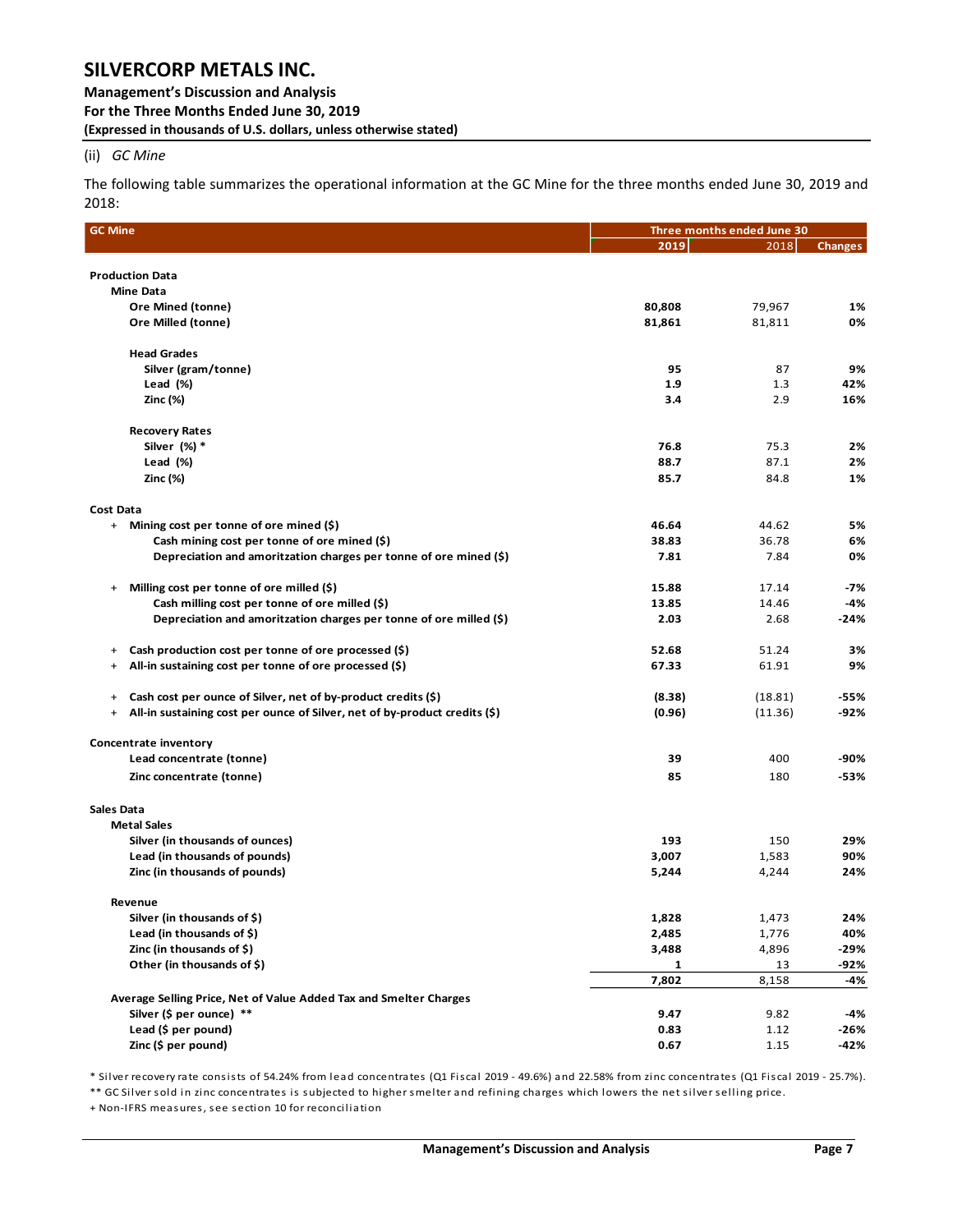**Management's Discussion and Analysis For the Three Months Ended June 30, 2019 (Expressed in thousands of U.S. dollars, unless otherwise stated)** 

In Q1 Fiscal 2020, the total ore mined at the GC Mine was 80,808 tonnes compared to 79,967 tonnes in the prior year quarter. Ore milled was 81,861 tonnes compared to 81,811 tonnes in the prior year quarter.

Average head grades of ore processed at the GC Mine were 95 g/t for silver, 1.9% for lead, and 3.4% for zinc, compared to 87 g/t for silver, 1.3% for lead, and 2.9% for zinc in the prior year quarter. Recovery rates of ore processed were 76.8% for silver, 88.7% for lead, and 85.7% for zinc, compared to 75.3% for silver, 87.1% for lead, and 84.8% for zinc in Q1 Fiscal 2019.

In Q1 Fiscal 2020, GC Mine sold approximately 193,000 ounces of silver, 3.0 million pounds of lead, and 5.2 million pounds of zinc, compared to 150,000 thousand ounces of silver, 1.6 million pounds of lead, and 4.2 million pounds of zinc in the prior year quarter.

Total and cash mining costs per tonne at the GC Mine in Q1 Fiscal 2020 were \$46.64 and \$38.83 per tonne, an increase of 5% and 6%, respectively, compared to \$44.62 and \$36.78 per tonne, respectively, in Q1 Fiscal 2019. The increase in the cash mining cost was mainly due to an increase of \$2.63 per tonne in mining contractors' cost resulting from more ore mined using re-suing mining method. Total and cash milling cost per tonne at the GC Mine in Q1 Fiscal 2020 were \$15.88 and \$13.85, a decrease of 7% and 4%, respectively, compared to \$17.14 and \$14.46, respectively, in Q1 Fiscal 2019. Correspondingly, the cash production cost per tonne of ore processed in Q1 Fiscal 2020 at the GC Mine was \$52.68, an increase of 3% compared to \$51.24 in the prior year quarter.

Cash cost per ounce of silver, net of by-product credits, at the GC Mine, was negative \$8.38 compared to negative \$18.81 in the prior year quarter. The increase was mainly due to a decrease of \$13.61 per ounce of silver in by-product credits resulting from the decrease in metal prices and more silver sold.

All-in sustaining cost per ounce of silver, net of by-product credits, in Q1 Fiscal 2020 at the GC Mine was negative \$0.96 compared to negative \$11.36 in the prior year quarter. The increase was mainly due to the increase in the cash cost per ounce of silver, net of by-product credits, as discussed above.

In Q1 Fiscal 2020, approximately 7,970 metres or \$0.3 million worth of underground diamond drilling (Q1 Fiscal 2019 – 7,999 metres or \$0.4 million) and 6,261 metres or \$1.4 million worth of tunnelling (Q1 Fiscal 2019 – 5,241 metres or \$1.6 million) were completed and expensed as mining preparation costs at the GC Mine. In addition, approximately 497 metres or \$0.3 million worth of horizontal tunnels, raises, ramps and declines (Q1 Fiscal 2019 – 538 metres or \$0.5 million) were completed and capitalized.

#### (iii) *BYP Mine*

The BYP mine was placed on care and maintenance in August 2014 in consideration of the required capital upgrades to sustain its ongoing production and the market environment. The Company continues to review alternatives for this project and is also carrying out activities to renew its mining license. An updated National Instrument 43-101 Technical Report on the BYP Mine, with an effective date of April 30, 2019, was completed by RPM Global Asia Limited and filed by the Company on its SEDAR profile at www.sedar.com.

#### (iv) *XHP Project*

Activities at the XHP project, a development stage project, were suspended in Fiscal 2014. In April 2019, Henan Found, the Company's 77.5% owned subsidiary, entered into a share transfer agreement (the "Agreement") with an arm's-length private Chinese company to dispose of the XHP Project. Pursuant to the Agreement, Henan Found sold its 100% equity interest in SX Gold, the holding company of the XHP Project, for \$7.3 million (RMB ¥50 million), and forgave the amount of \$1.1 million (RMB ¥7.5 million ) SX Gold owes to Henan Found. The transaction was completed and a gain of \$1.5 million was recognized in Q1 Fiscal 2020. As of the date of this MD&A, Henan Found received partial payments of \$6.0 million (RMB ¥41 million) for the sale.

#### <span id="page-8-0"></span>**4. Investment in New Pacific Metals Corp. ("NUAG")**

New Pacific Metals Corp. ("NUAG") is a Canadian public company listed on the TSX Venture Exchange (symbol: NUAG). NUAG is a related party of the Company by way of two common directors and officers.

On May 22, 2019, the Company exercised its warrants to acquire 1,500,000 common shares of NUAG for a total cost of \$2.3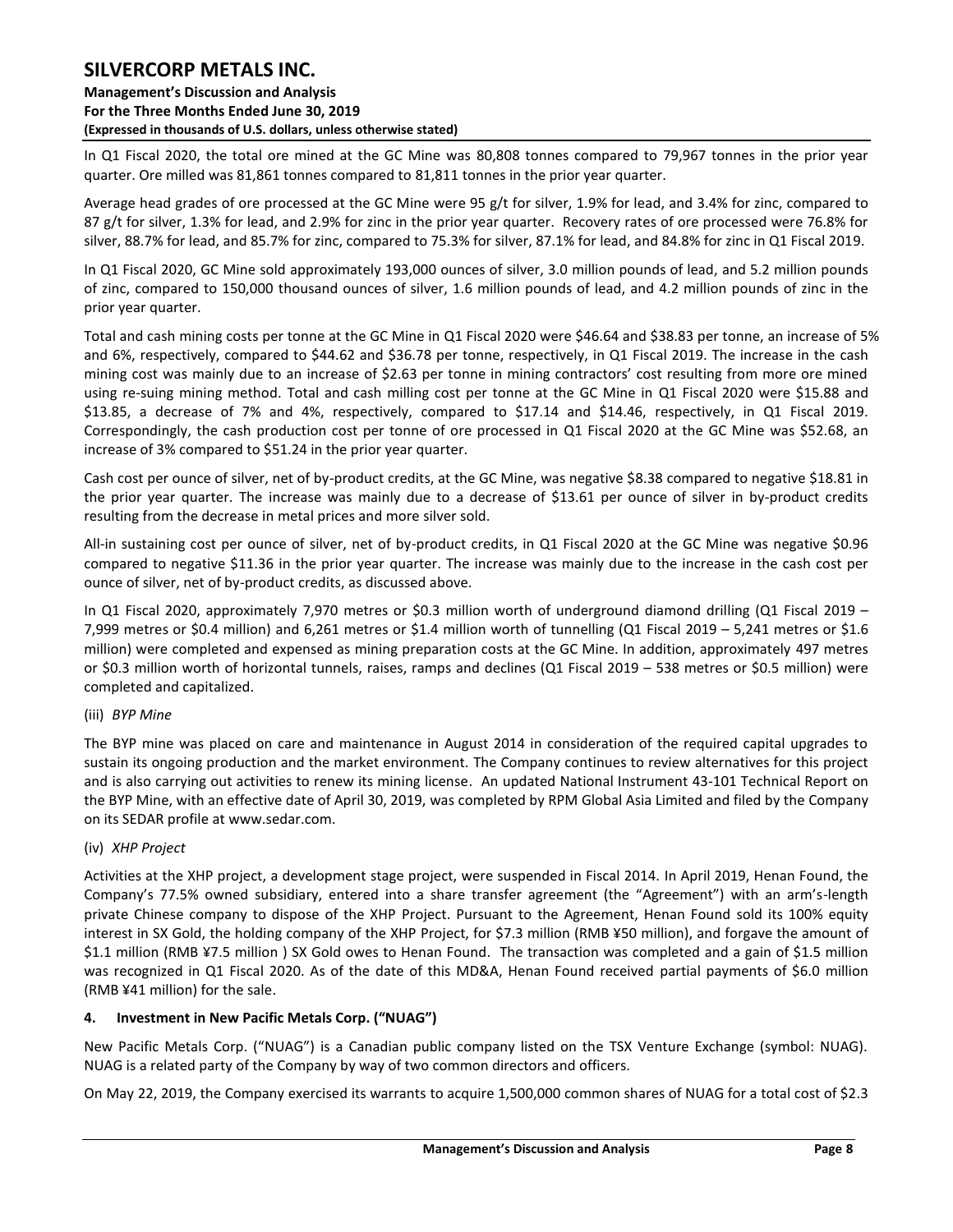### **Management's Discussion and Analysis For the Three Months Ended June 30, 2019 (Expressed in thousands of U.S. dollars, unless otherwise stated)**

million. Pan American Silver Corp. also exercised its warrants to acquire 8,000,000 common shares of NUAG on the same day. As a result of the exercise of these warrants, the Company's ownership in NUAG was diluted from 29.8% to 28.9% and a dilution gain of \$0.7 million was recorded along with the reclassification of gain of \$21 from other comprehensive income to net income.

The Company also acquired additional 402,600 common shares of NUAG from the public market for a total cost of \$0.7 million during the three months ended June 30, 2019.

As at June 30, 2019, the Company owned 41,248,900 common shares of NUAG (March 31, 2019 – 39,346,300 common shares), representing an ownership interest of 29.0% (March 31, 2019 – 29.6%).

The Company accounts for its investment in NUAG common shares using the equity method as it is able to exercise significant influence over the financial and operating policies of NUAG. The summary of the investment in NUAG common shares and its market value as at the respective balance sheet dates are as follows:

|                                     |            |                 | Value of NUAG's     |
|-------------------------------------|------------|-----------------|---------------------|
|                                     | Number of  |                 | common shares per   |
|                                     | shares     | Amount          | quoted market price |
| Balance April 1, 2018               | 39,280,900 | \$<br>38,001 \$ | 50,266              |
| Purchase from open market           | 65,400     | 107             |                     |
| Share of net loss                   |            | (330)           |                     |
| Share of other comprehensive income |            | 398             |                     |
| Impairment recovery                 |            | 1,899           |                     |
| Foreign exchange impact             |            | (1, 372)        |                     |
| Balance March 31, 2019              | 39,346,300 | \$<br>38,703    | 69,783<br>- \$      |
| Purchase from open market           | 402,600    | 674             |                     |
| Exercise of warrants                | 1,500,000  | 2,349           |                     |
| Share of net loss                   |            | (281)           |                     |
| Share of other comprehensive loss   |            | (357)           |                     |
| Dilution gain                       |            | 723             |                     |
| Foreign exchange impact             |            | 895             |                     |
| <b>Balance June 30, 2019</b>        | 41,248,900 | \$<br>42,706    | - S<br>75,646       |

In July 2017, NUAG acquired a 100% interest in the Silver Sand Project, an early-stage exploration project in the Potosi Department of Bolivia. In January and February 2019, NUAG released drill results in two news releases of its 2018 drill program, a 55,010 metres exploration drilling program, at the Silver Sand Project. On April 26, 2019, NUAG announced the commencement of its 2019 drill program, consisting of approximately 55,000 metres of diamond drilling, at the Silver Sand Project.

As part of the Silver Sand Project's expansion plan, in July 2018, NUAG entered into an acquisition agreement with private owners to acquire their 100% interest in certain mineral concessions located adjacent to the Silver Sand Project. On January 11, 2019, NUAG announced that through its wholly-owned subsidiary, Empresa Minera Alcira S.A. ("Alcira"), it had entered into a Mining Production Contract (the "MPC") with Corporación Minera de Bolivia ("COMIBOL") granting NUAG the right to carry out exploration, mining, and production activities in the areas adjoining the Silver Sand Project. The MPC remains subject to ratification by the Plurinational Legislative Assembly of Bolivia.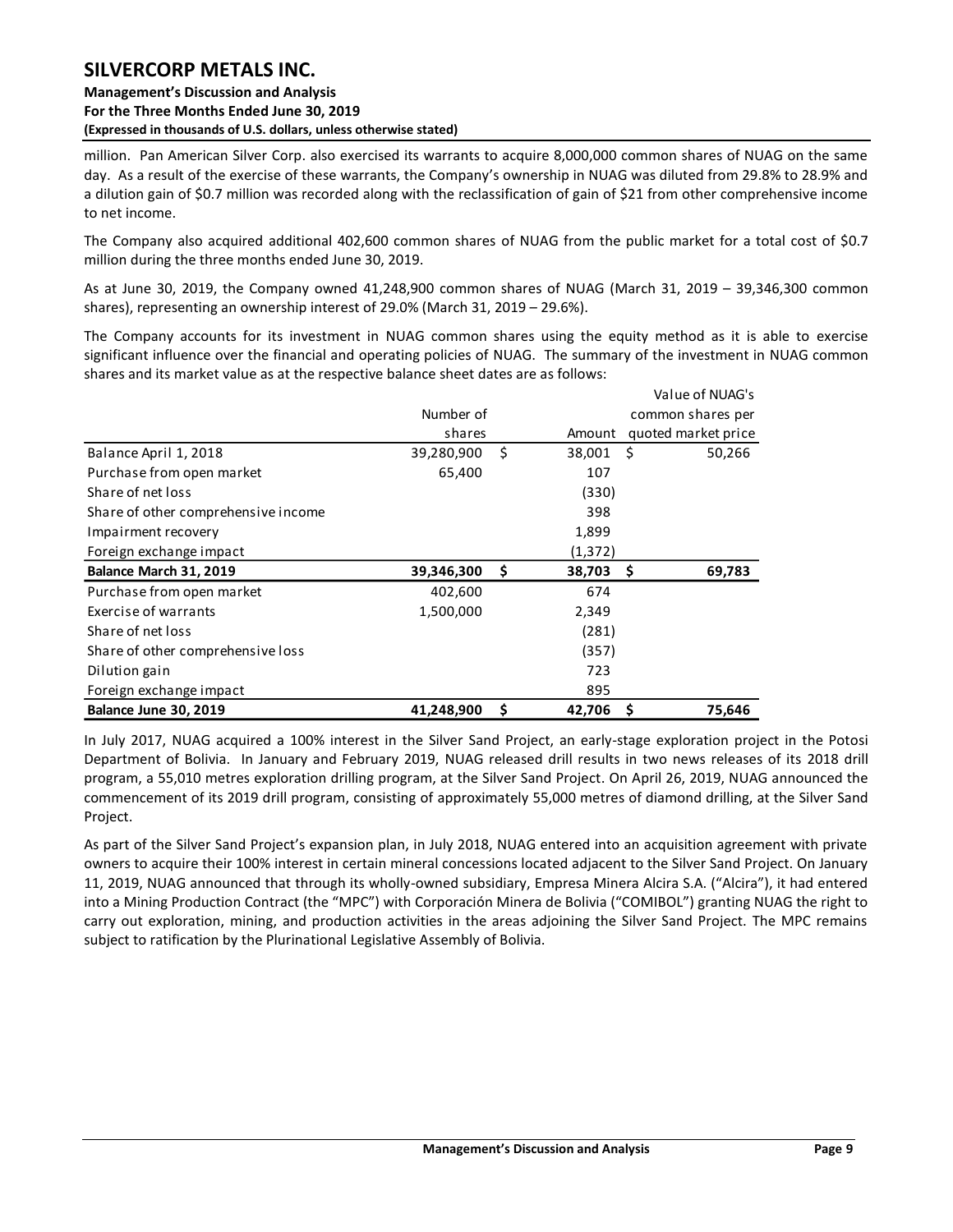**Management's Discussion and Analysis For the Three Months Ended June 30, 2019 (Expressed in thousands of U.S. dollars, unless otherwise stated)** 

### <span id="page-10-0"></span>**5. First Quarter Fiscal 2020 Financial Results**

### (a) Summary of Quarterly Results

The tables below set out selected quarterly results for the past eight quarters:

|                                                   | Jun 30, 2019 |                    | Mar 31, 2019                 | Dec 31, 2018                  | Sep 30, 2018             |
|---------------------------------------------------|--------------|--------------------|------------------------------|-------------------------------|--------------------------|
| Sales                                             | \$<br>45,576 | $\ddot{\varsigma}$ | 34,952                       | - \$<br>42,351                | $\ddot{\zeta}$<br>48,091 |
| Gross Profit                                      | 20,456       |                    | 16,344                       | 19,303                        | 22,700                   |
| Expenses and foreigh exchange                     | (5,996)      |                    | (6, 550)                     | (3,649)                       | (6,080)                  |
| Impairment reversal                               |              |                    | 9,178                        |                               |                          |
| Dilution gain on investment in associate          | 723          |                    |                              |                               |                          |
| Gain on disposal of mineral rights and properties | 1,477        |                    |                              |                               |                          |
| Other Items                                       | 153          |                    | 445                          | 333                           | 220                      |
| Net income                                        | 17,301       |                    | 19,417                       | 10,853                        | 11,077                   |
| Net income, attributable to the                   |              |                    |                              |                               |                          |
| shareholders of the Company                       | 12,607       |                    | 12,107                       | 8,660                         | 8,037                    |
| Basic earnings per share                          | 0.07         |                    | 0.07                         | 0.05                          | 0.05                     |
| Diluted earnings per share                        | 0.07         |                    | 0.07                         | 0.05                          | 0.05                     |
| Cash dividend declared                            | 2,125        |                    |                              | 2,112                         |                          |
| Cash dividend declared per share                  | 0.01         |                    | $\qquad \qquad \blacksquare$ | 0.01                          | $\overline{\phantom{a}}$ |
|                                                   | Jun 30, 2018 |                    | Mar 31, 2018                 | Dec 31, 2017                  | Sep 30, 2017             |
|                                                   |              |                    |                              |                               |                          |
| Sales                                             | \$<br>45,125 | - \$               | 38,449                       | $\ddot{\mathsf{S}}$<br>44,352 | -\$<br>47,541            |
| Gross Profit                                      | 24,851       |                    | 19,107                       | 23,166                        | 25,606                   |
| Expenses and foreigh exchange                     | (4, 486)     |                    | (4, 403)                     | (5, 581)                      | (6, 274)                 |
| Impairment reversal                               |              |                    | 4,714                        |                               |                          |
| Dilution gain on investment in associate          |              |                    |                              | 822                           |                          |
| Gain on disposal of NSR                           |              |                    |                              |                               |                          |
| Other Items                                       | 311          |                    | 628                          | 1,962                         | 533                      |
| Net Income                                        | 14,177       |                    | 14,713                       | 16,067                        | 14,602                   |
| Net income, attributable to the                   |              |                    |                              |                               |                          |
| shareholders of the Company                       | 10,921       |                    | 12,194                       | 12,718                        | 11,145                   |
| Basic earnings per share                          | 0.07         |                    | 0.07                         | 0.08                          | 0.07                     |
| Diluted earnings per share                        | 0.06         |                    | 0.07                         | 0.07                          | 0.07                     |
| Cash dividend declared                            | 2,095        |                    |                              | 1,683                         |                          |

Financial results including sales, gross profit, net income, basic earnings per share, and diluted earnings per share are heavily influenced by changes in commodity prices.

(b) Financial Results – Q1 Fiscal 2020

**Net income attributable to equity shareholders of the Company** in Q1 Fiscal 2020 was \$12.6 million, or \$0.07 per share, compared to \$10.9 million, or \$0.06 per share in Q1 Fiscal 2019.

In Q1 Fiscal 2020, the Company's financial results were mainly impacted by the following: i) an increase of 27%, 20%, and 15% in amount of silver, lead, and zinc metals sold, respectively; offset by ii) a decrease of 6%, 25% and 40% in the net realized selling price for silver, lead and zinc.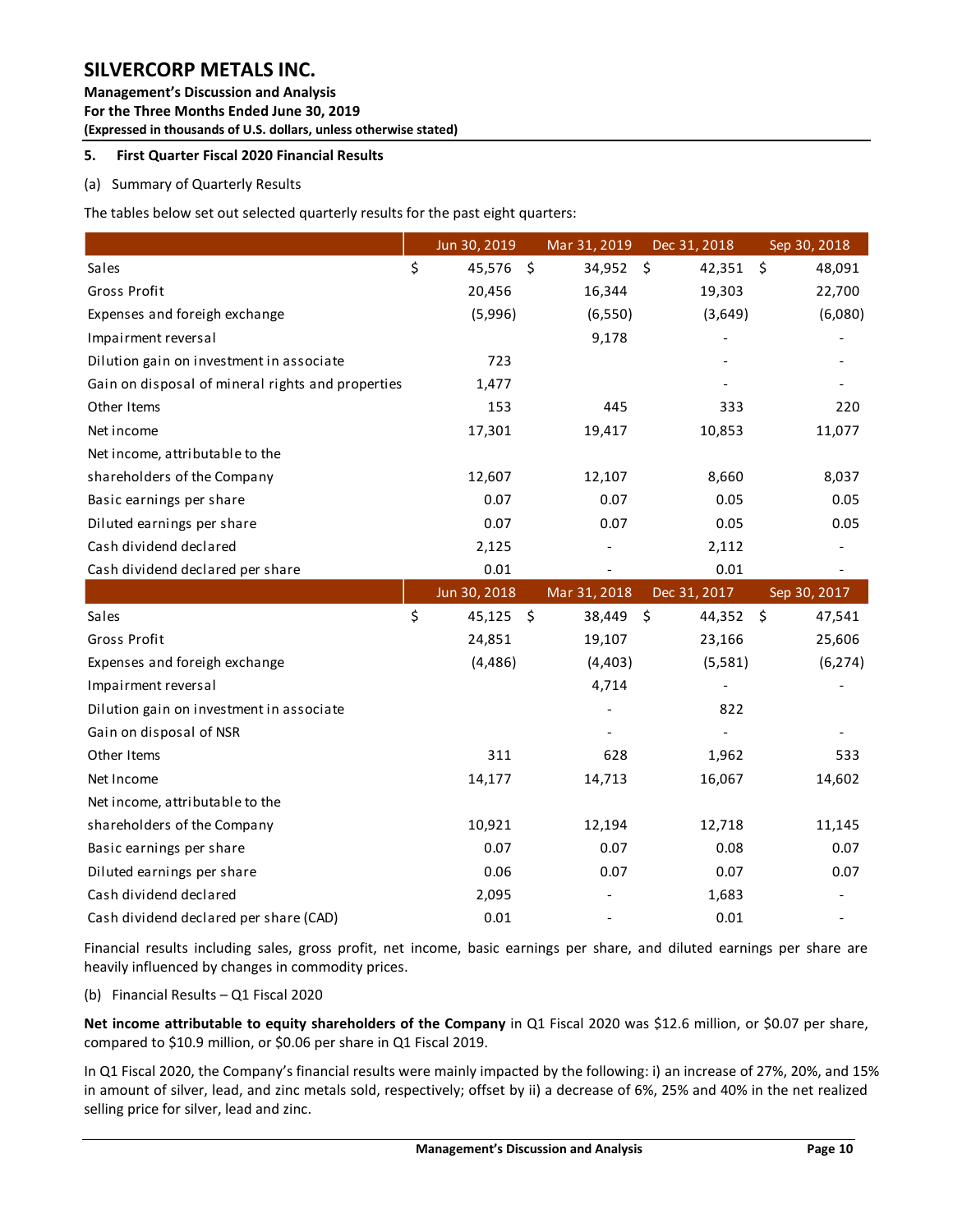### **Management's Discussion and Analysis For the Three Months Ended June 30, 2019 (Expressed in thousands of U.S. dollars, unless otherwise stated)**

**Sales** in Q1 Fiscal 2020 were \$45.6 million, up 1% compared to \$45.1 million in the prior year quarter. Silver, gold and base metal sales represented \$23.6 million, \$1.1 million, and \$20.9 million, respectively, compared to silver, gold and base metals sales of \$19.8 million, \$0.7 million, and \$24.6 million, respectively, in the prior year quarter. The increase of volume of metals sold resulted in an increase of approximately \$8.9 million in revenue, while the decrease of net realized selling prices resulted in a decrease of approximately \$8.4 million in revenue in the current quarter.

Fluctuation in sales revenue is mainly dependent on the volume of metal sold and the realized metal price. The net realized selling price is calculated using Shanghai Metal Exchange ("SME") price, less value added tax ("VAT") and smelter charges. The metal prices, except the price for gold, quoted on SME, have included the VAT amount. Effective May 1, 2019, the rate of VAT on purchase and sales of goods applicable to the Company was lowered to 13% from 16%. The following table summarizes the consolidated weighted-average net realized selling prices and average prices quoted on SME and the London Metal Exchange ("LME"):

|                             | Silver (in US\$/ounce) |  |                 | Gold (in US\$/ounce) |                     |  |            |      | Lead (in US\$/pound) |  | Zinc (in US\$/pound) |  |              |  |         |
|-----------------------------|------------------------|--|-----------------|----------------------|---------------------|--|------------|------|----------------------|--|----------------------|--|--------------|--|---------|
|                             | 01 2020                |  | Q1 2019         |                      | Q1 2020             |  | Q1 2019    |      | Q1 2020              |  | Q1 2019              |  | Q1 2020      |  | Q1 2019 |
| Net realized selling prices | 12.70                  |  | $13.55$ \$      |                      | $1,082 \quad \zeta$ |  | 989        | . S. | $0.85 \quad$ \$      |  | $1.14 \;$ \$         |  | $0.70 \,$ \$ |  | 1.16    |
| <b>SME</b>                  | $16.05 \quad \text{S}$ |  | 17.66 \$        |                      | 1,324 \$            |  | $1,312$ \$ |      | 1.09 \$              |  | $1.38 \;$ \$         |  | 1.43         |  | 1.71    |
| <b>LME</b>                  | $14.88 \quad$          |  | $16.52 \quad S$ |                      | $1,327 \quad$ \$    |  | $1,306$ \$ |      | $0.85 \quad$ \$      |  | 1.08                 |  | 1.23         |  | 1.41    |

**Cost of sales** in Q1 Fiscal 2020 was \$25.1 million compared to \$20.3 million in Q1 Fiscal 2019. The cost of sales included \$18.0 million cash production costs (Q1 Fiscal 2019 - \$14.3 million), \$1.3 million mineral resources tax (Q1 Fiscal 2019 - \$1.2 million), and \$5.9 million depreciation and amortization charges (Q1 Fiscal 2019 - \$4.7 million). The increases in cash production costs and depreciation and amortization expensed were mainly due to more metals sold. The increase in mineral resources tax was associated with the increase in revenue.

**Gross profit margin** in Q1 Fiscal 2020 of 45%, compared to 55% in Q1 Fiscal 2019. Ying Mining District's gross profit margin was 48% compared to 59% in the prior year quarter, while GC Mine's gross profit margin was 31% compared to 39% in the prior year quarter. The decrease in gross margin was mainly due to the decrease of metal prices.

**General and administrative expenses** in Q1 Fiscal 2020 were \$4.5 million, compared to \$4.5 million in Q1 Fiscal 2019. Items included in general and administrative expenses in Q1 Fiscal 2020 were as follows:

- (i) **Amortization expenses** of \$0.4 million (Q1 Fiscal 2019 \$0.3 million);
- (ii) **Office and administrative expenses** of \$1.2 million (Q1 Fiscal 2019 \$1.5 million);
- (iii) **Salaries and benefits** of \$2.3 million (Q1 Fiscal 2019 \$2.1 million);
- (iv) **Stock based compensation expense** of \$0.3 million (Q1 Fiscal 2019 \$0.5 million); and
- (v) **Professional fees** of \$0.4 million (Q1 Fiscal 2019 \$0.1 million).

**Government fees and other taxes** in Q1 Fiscal 2020 were \$0.6 million (Q1 Fiscal 2019 - \$0.8 million). Government fee includes environmental protection fee. Other taxes include surtax on value-added tax, land usage levy, stamp duty and other miscellaneous levies, duties and taxes imposed by the state and local Chinese government.

**Foreign exchange loss** in Q1 Fiscal 2020 was \$0.9 million compared to a gain of \$0.8 million in Q1 Fiscal 2019. The foreign exchange gain or loss is mainly driven by the fluctuation of the RMB and US dollar against the functional currency of the entities.

**Gain on disposal of mineral rights and properties** in Q1 Fiscal 2020 was \$1.5 million compared to \$nil in Q1 Fiscal 2019. The gain recorded was related to the disposal of the XHP project in the current quarter.

**Share of loss in an associate** in Q1 Fiscal 2020 was \$0.3 million (Q1 Fiscal 2019 – \$0.3 million), representing the Company's equity acquisition in NUAG.

**Dilution gain** in Q1 Fiscal 2020 was \$0.7 million compared to \$nil in Q1 Fiscal 2019. In the current quarter, the Company's ownership in NUAG was diluted to 29.0% from 29.6%.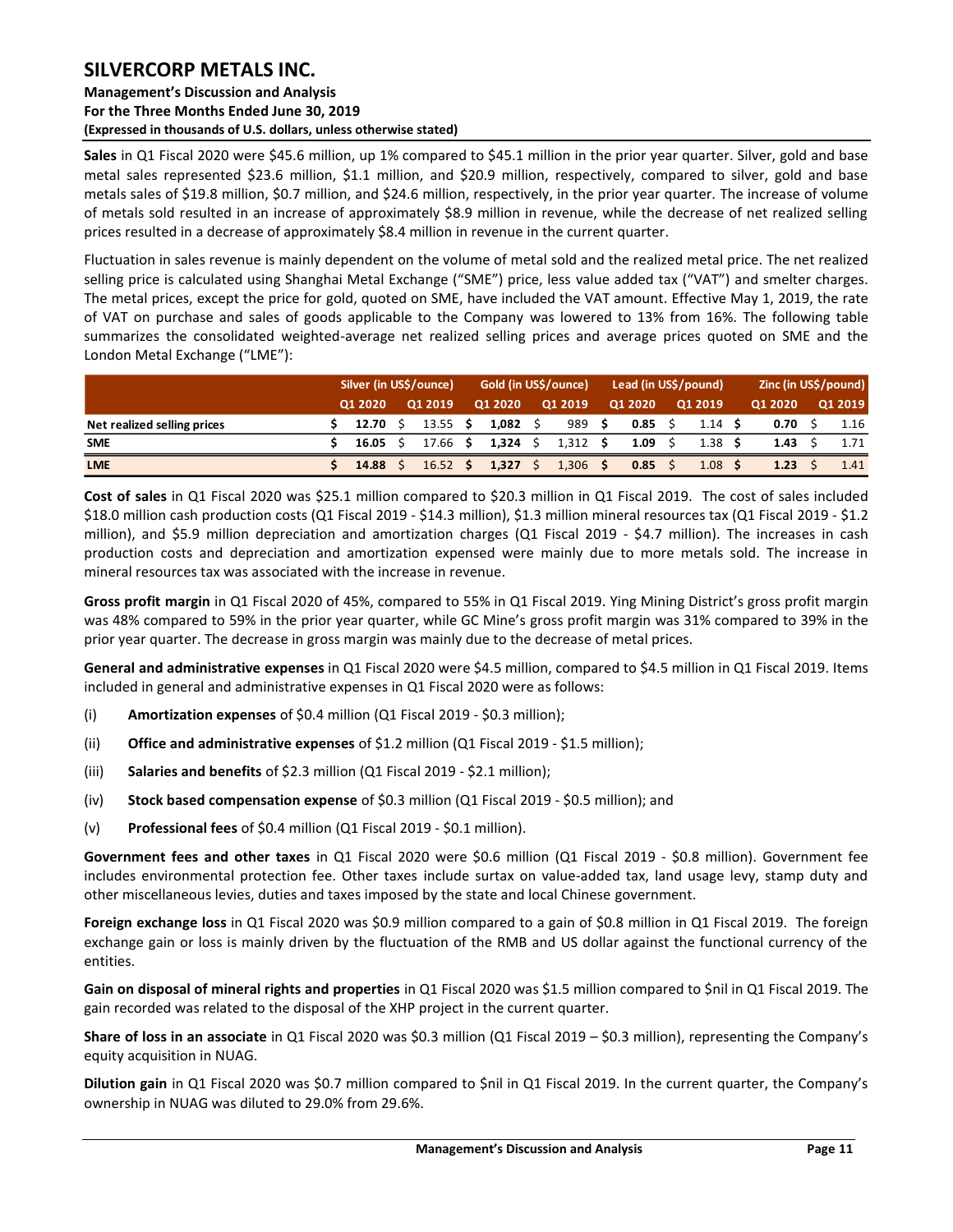**Finance income** in Q1 Fiscal 2020 was \$0.9 million compared to \$0.8 million in Q1 Fiscal 2019. The Company invests in high yield short-term investments as well as long term corporate bonds.

**Finance costs** in Q1 Fiscal 2020 were \$0.2 million compared to \$0.1 million in Q1 Fiscal 2019. The finance costs in the current period related to the unwinding of discount of environmental rehabilitation provision, interest from bank loan, and lease obligation.

**Income tax recovery** in Q1 Fiscal 2020 was \$0.5 million compared to an income tax expense of \$6.5 million in Q1 Fiscal 2019. In Q1 Fiscal 2020, the Company recorded current income tax expenses of \$1.8 million (Q1 Fiscal 2019 – \$5.9 million), and a deferred income tax recovery of \$2.2 million (Q1 Fiscal 2019 – expense of \$0.5 million). The deferred income tax recovery was mainly related to the tax benefit recognized arising from the disposal of the XHP Project.

### <span id="page-12-0"></span>**6. Liquidity and Capital Resources**

| As at                     | June 30, 2019 | March 31, 2019 | <b>Changes</b> |
|---------------------------|---------------|----------------|----------------|
| Cash and cash equivalents | 49,323        | 67.441         | (18, 118)      |
| Short-term investment     | 71.712        | 47.836         | 23,876         |
|                           | 121,035       | 115,277        | 5,758          |
| Working capital           | 110.780       | 96,988         | 13,792         |

|                                                              | Three months ended June 30, |           |    |          |  |                |  |  |  |  |
|--------------------------------------------------------------|-----------------------------|-----------|----|----------|--|----------------|--|--|--|--|
| For the period                                               |                             | 2019      |    | 2018     |  | <b>Changes</b> |  |  |  |  |
| Cash flow                                                    |                             |           |    |          |  |                |  |  |  |  |
| Cash provided by operating activities                        |                             | 19,881    | -S | 21,148   |  | (1, 267)       |  |  |  |  |
| Cash provided (used) in investing activities                 |                             | (31, 320) |    | 6,339    |  | (37, 659)      |  |  |  |  |
| Cash used in financing activities                            |                             | (6, 375)  |    | (395)    |  | (5,980)        |  |  |  |  |
| Increase (decrease) in cash and cash equivalents             |                             | (17, 814) |    | 27,092   |  | (44,906)       |  |  |  |  |
| Effect of exchange rate changes on cash and cash equivalents |                             | (304)     |    | (3, 422) |  | 3,118          |  |  |  |  |
| Cash and cash equivalents, beginnning of the priod           |                             | 67,441    |    | 49,199   |  | 18,242         |  |  |  |  |
| Cash and cash equivalents, end of the priod                  |                             | 49,323    |    | 72,869   |  | (23, 546)      |  |  |  |  |

**Cash and cash equivalents and short-term investments** as at June 30, 2019 were \$121.0 million, an increase of \$5.7 million or 5%, compared to \$115.3 million cash and cash equivalents and short-term investments as at March 31, 2019.

**Working capital** as at June 30, 2019 was \$110.8 million, an increase of \$13.8 million or 14%, compared to \$96.9 million working capital as at March 31, 2019.

**Cash flows provided by operating activities** in Q1 Fiscal 2020 were \$19.9 million, a decrease of \$1.2 million, compared to \$21.1 million in Q1 Fiscal 2019, and is due to:

- \$19.8 million in operating cash flow from operating activities before movements in non-cash working capital, a decrease of \$3.7 million, compared to \$23.5 million in Q1 Fiscal 2019; and
- \$0.2 million from changes in non-cash working capital, compared to \$2.4 million used due to the changes in non-cash working capital in Q1 Fiscal 2019.

**Cash flows used in investing activities** in Q1 Fiscal 2020 were \$31.3 million, compared to \$6.3 million cash generated by investing activities in Q1 Fiscal 2019, and is due to:

- \$6.8 million payment for capital mineral exploration and development expenditures (Q1 Fiscal 2019 \$5.7 million);
- \$2.1 million payment for acquisition of plant and equipment (Q1 Fiscal 2019 \$1.2 million);
- \$3.0 million payment for additional investment in NUAG (Q1 Fiscal 2019 \$nil);
- \$24.1 million payment for net purchase of short-term investments (Q1 Fiscal 2019 \$13.3 million proceeds from net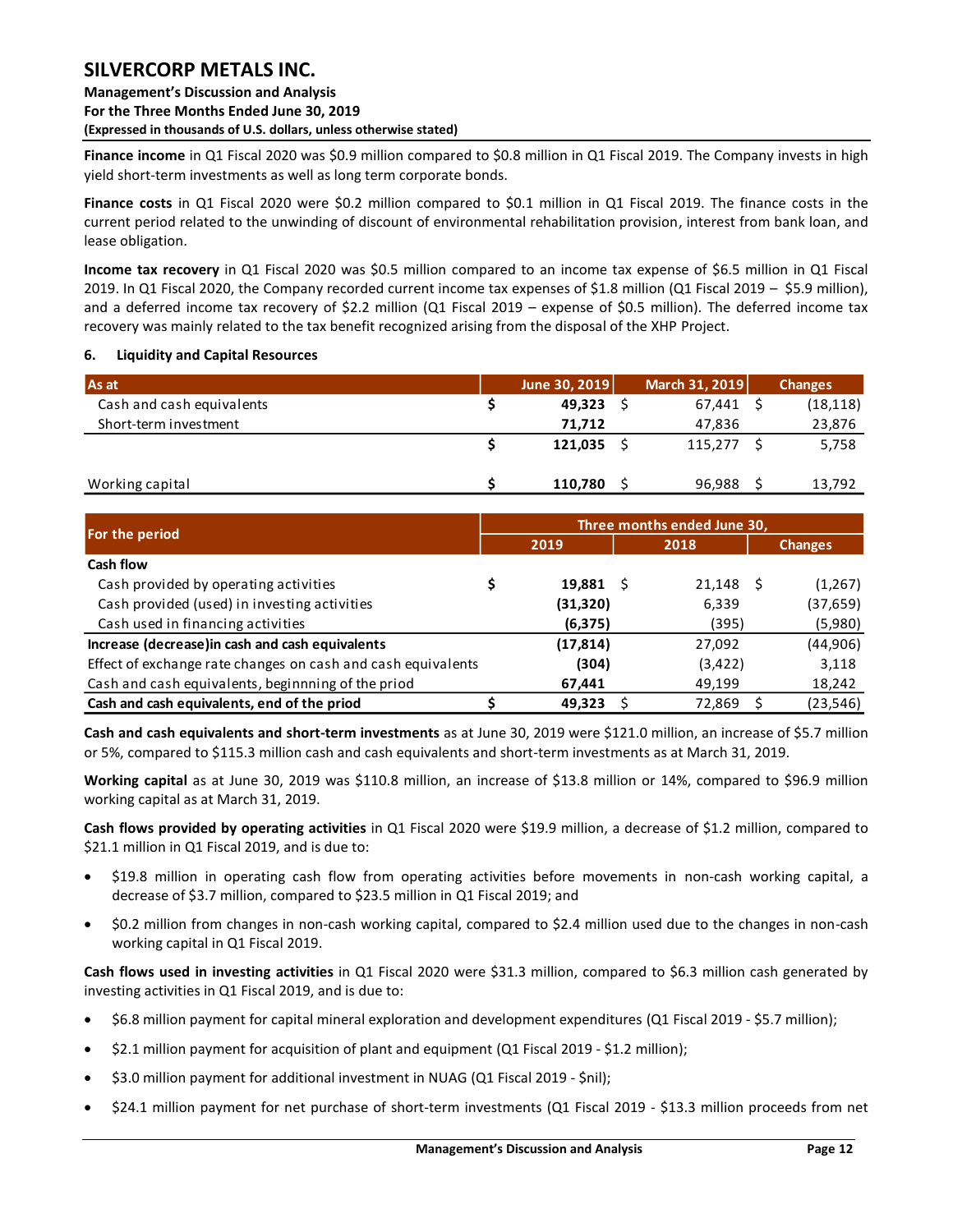redemption of short-term investments); and offset by

\$4.7 million cash received from the disposal of XHP project (Q1 Fiscal 2019 - \$nil).

**Cash flows used in financing activities** in Q1 Fiscal 2020 were \$6.4 million, compared to \$0.4 million in Q1 Fiscal 2019, and is due to:

- \$4.4 million repayment of a bank loan (Q1 Fiscal 2019 \$4.5 million cash received from a bank loan);
- \$2.1 million cash dividend payment to equity shareholders (Q1 Fiscal 2019 \$2.1 million);
- \$nil cash distribution to non-controlling interest partners (Q1 Fiscal 2019 \$3.3 million), and offset by
- \$0.2 million cash received arising from exercise of options (Q1 Fiscal 2019 \$0.5 million).

### **Capital Resources**

The Company's objective when managing capital is to maintain financial flexibility to continue as a going concern while optimizing growth and maximizing returns of investments from shareholders.

The Company monitors its capital structure and based on changes in operations and economic conditions, may adjust the structure by repurchasing shares, issuing new shares, issuing debt or retiring debt. The Company prepares annual budget to facilitate the management of its capital requirements. However, the Company does not have unlimited resources and its future capital requirements will depend on many factors, including, among others, cash flow from operations. To the extent that its existing resources and the funds generated by future income are insufficient to fund the Company's operations, the Company may need to raise additional funds through public or private debt or equity financing. If additional funds are raised through the issuance of equity securities, the percentage ownership of current shareholders will be reduced, and such equity securities may have rights, preferences or privileges senior to those of the holders of the Company's common shares. No assurance can be given that additional financing will be available or that, if available, can be obtained on terms favourable to the Company and its shareholders. If adequate funds are not available, the Company may be required to delay, limit or eliminate some or all of its proposed operations. The Company believes it has sufficient capital to meet its cash needs for the next 12 months, including the cost of compliance with continuing reporting requirements.

The Company is not subject to any externally imposed capital requirements.

#### <span id="page-13-0"></span>**7. Financial Instruments and Related Risks**

The Company manages its exposure to financial risks, including liquidity risk, foreign exchange risk, interest rate risk, credit risk and equity price risk in accordance with its risk management framework. The Company's board of directors (the "Board") has overall responsibility for the establishment and oversight of the Company's risk management framework and reviews the Company's policies on an ongoing basis.

#### (a) *Fair value*

The Company classifies its fair value measurements within a fair value hierarchy, which reflects the significance of the inputs used in making the measurements as defined in IFRS 13, Fair Value Measurement ("IFRS 13").

Level 1 – Unadjusted quoted prices at the measurement date for identical assets or liabilities in active markets.

Level 2 – Observable inputs other than quoted prices included in Level 1, such as quoted prices for similar assets and liabilities in active markets; quoted prices for identical or similar assets and liabilities in markets that are not active; or other inputs that are observable or can be corroborated by observable market data.

Level 3 – Unobservable inputs which are supported by little or no market activity.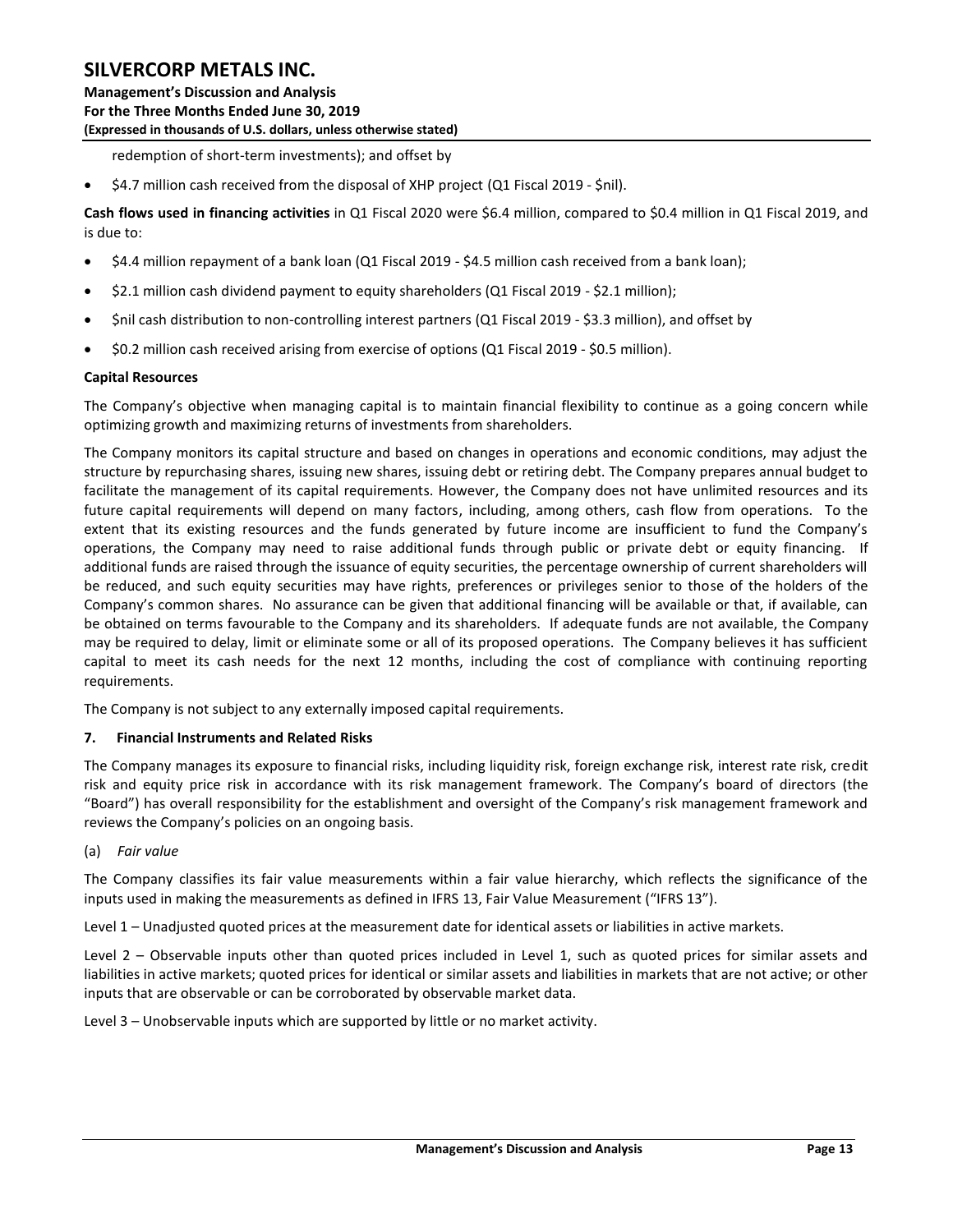#### **Management's Discussion and Analysis For the Three Months Ended June 30, 2019 (Expressed in thousands of U.S. dollars, unless otherwise stated)**

The following tables set forth the Company's financial assets and liabilities that are measured at fair value level on a recurring basis within the fair value hierarchy as at June 30, 2019 and March 31, 2019 that are not otherwise disclosed. As required by IFRS 13, assets and liabilities are classified in their entirety based on the lowest level of input that is significant to the fair value measurement.

|                                                   |                   |         |     | Fair value as at June 30, 2019  |              |
|---------------------------------------------------|-------------------|---------|-----|---------------------------------|--------------|
| <b>Recurring measurements</b>                     | Level 1           | Level 2 |     | Level 3                         | <b>Total</b> |
| <b>Financial assets</b>                           |                   |         |     |                                 |              |
| Cash and cash equivalents                         | \$<br>$49,323$ \$ | $\sim$  | -\$ | -\$<br>$\sim$                   | 49,323       |
| Short-term investments - money market instruments | 48,223            |         |     | $\qquad \qquad \blacksquare$    | 48,223       |
| Investments in publicly traded companies          | 10,720            |         |     |                                 | 10,720       |
|                                                   |                   |         |     | Fair value as at March 31, 2019 |              |
| <b>Recurring measurements</b>                     | Level 1           | Level 2 |     | Level 3                         | Total        |
| <b>Financial assets</b>                           |                   |         |     |                                 |              |
| Cash and cash equivalents                         | \$<br>$67,441$ \$ | - \$    |     | -\$<br>$\sim$                   | 67,441       |
| Short-term investments - money market instruments | 22,850            |         |     | $\overline{\phantom{a}}$        | 22,850       |
| Investments in publicly traded companies          | 9,253             |         |     |                                 | 9.253        |

Fair value of the other financial instruments excluded from the table above approximates their carrying amount as at June 30, 2019 and March 31, 2019 due to the short-term nature of these instruments.

There were no transfers into or out of Level 3 during the three months ended June 30, 2019 and 2018.

#### (b) *Liquidity risk*

Liquidity risk is the risk that the Company will not be able to meet its short-term business requirements. The Company has in place a planning and budgeting process to help determine the funds required to support the Company's normal operating requirements on an ongoing basis and its expansion plans.

In the normal course of business, the Company enters into contracts that give rise to commitments for future minimum payments. The following summarizes the remaining contractual maturities of the Company's financial liabilities.

|                                          |                                            | March 31, 2019 |                          |  |                |  |        |  |        |
|------------------------------------------|--------------------------------------------|----------------|--------------------------|--|----------------|--|--------|--|--------|
|                                          | Within a year<br>2-5 vears<br>Over 5 years |                |                          |  |                |  |        |  | Total  |
| Bank loan                                | $\sim$                                     |                | $\overline{\phantom{0}}$ |  | $\overline{a}$ |  | $\sim$ |  | 4,475  |
| Accounts payable and accrued liabilities | 27,293                                     |                | -                        |  | -              |  | 27.293 |  | 29,856 |
| Lease obligation                         | 603                                        |                | 1.855                    |  | 193            |  | 2.651  |  |        |
|                                          | 27.896                                     |                | 1.855                    |  | 193            |  | 29.944 |  | 34,331 |

(c) *Foreign exchange risk* 

The Company reports its financial statements in US dollars. The functional currency of the head office, Canadian subsidiaries and all intermediate holding companies is CAD and the functional currency of all Chinese subsidiaries is RMB. The Company is exposed to foreign exchange risk when the Company undertakes transactions and holds assets and liabilities in currencies other than its functional currencies.

The Company currently does not engage in foreign exchange currency hedging. The Company's exposure to currency risk affect net income is summarized as follows:

|                                              | June 30, 2019 | March 31, 2019 |
|----------------------------------------------|---------------|----------------|
| Financial assets denominated in U.S. Dollars | 48.611        | 45.912         |

As at June 30, 2019, with other variables unchanged, a 10% strengthening (weakening) of the CAD against the USD would have decreased (increased) net income by approximately \$4.9 million.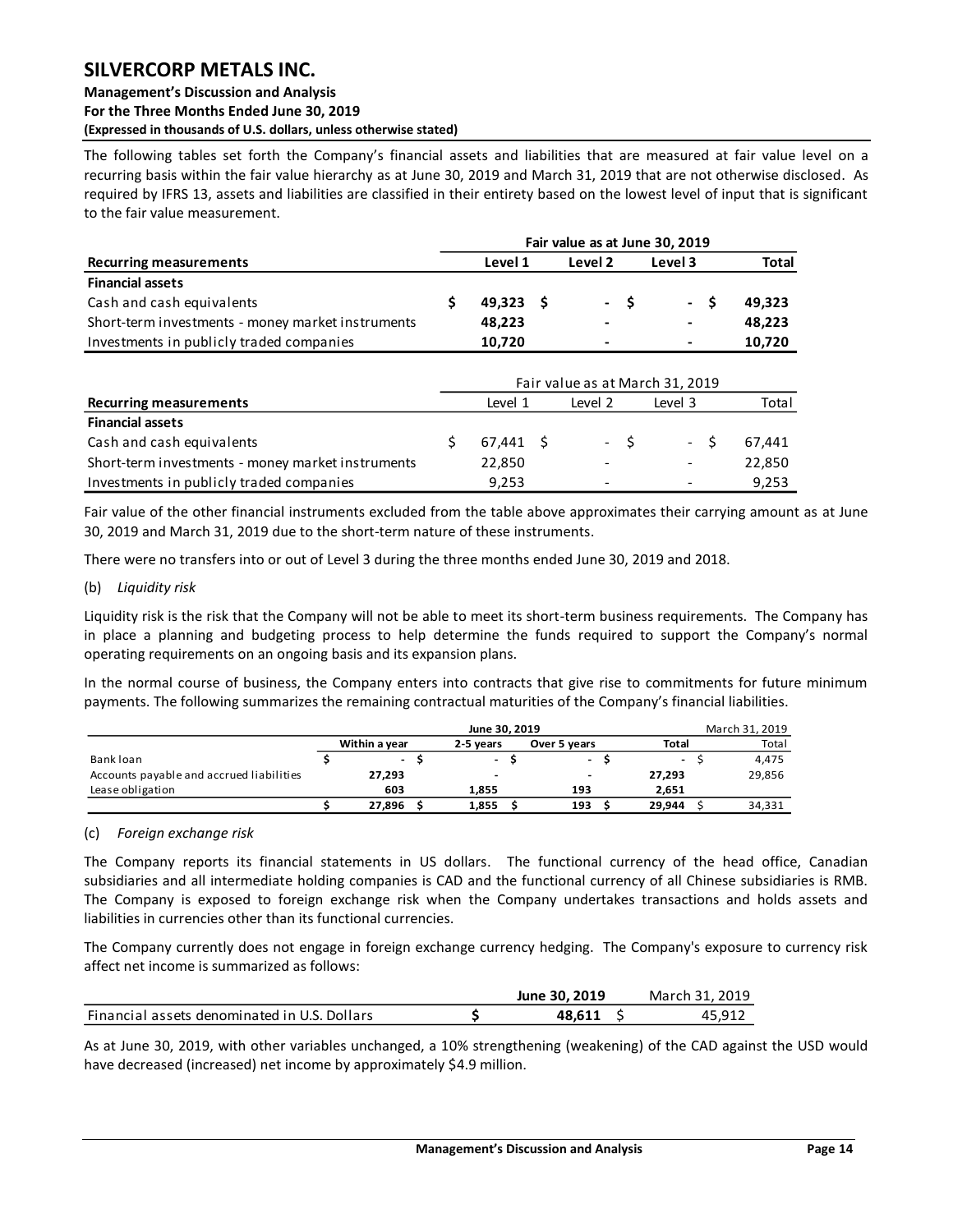#### (d) *Interest rate risk*

The Company is exposed to interest rate risk on its cash equivalents, short term investments, and bank loan payable. As at June 30, 2019, all of its interest-bearing cash equivalents and short term investments earn interest at market rates that are fixed to maturity or at variable interest rate with terms of less than one year. The Company monitors its exposure to changes in interest rates on cash equivalents and short term investments. Due to the short term nature of the financial instruments, fluctuations in interest rates would not have a significant impact on the Company's after-tax net income.

#### (e) *Credit risk*

Credit risk is the risk that one party to a financial instrument will fail to discharge an obligation and cause the other party to incur a financial loss. The Company is exposed to credit risk primarily associated to accounts receivable, due from related parties, cash and cash equivalents and short-term investments. The carrying amount of assets included on the balance sheet represents the maximum credit exposure.

The Company undertakes credit evaluations on counterparties as necessary, requests deposits from customers prior to delivery, and has monitoring processes intended to mitigate credit risks. The Company has no trade receivables from customers as at June 30, 2019. There were no amounts in other receivables which were past due on June 30, 2019 (at March 31, 2019 - \$nil) for which no provision is recognized.

#### (f) *Equity price risk*

The Company holds certain marketable securities that will fluctuate in value as a result of trading on Canadian financial markets. As the Company's marketable securities holdings are mainly in mining companies, the value will also fluctuate based on commodity prices. Based upon the Company's portfolio as at June 30, 2019, a 10% increase (decrease) in the market price of the securities held, ignoring any foreign currency effects, would have resulted in an increase (decrease) to comprehensive income of approximately \$1.1 million.

#### <span id="page-15-0"></span>**8. Off-Balance Sheet Arrangements**

The Company does not have any off-balance sheet arrangements.

#### <span id="page-15-1"></span>**9. Transactions with Related Parties**

Related party transactions are made on terms agreed upon by the related parties. The balances with related parties are unsecured, non-interest bearing, and due on demand. Related party transactions not disclosed elsewhere in the condensed consolidated interim financial statements are as follows:

| Due from related parties | <b>June 30, 2019</b> March 31, 2019 |       |
|--------------------------|-------------------------------------|-------|
| NUAG (a)                 | 68                                  |       |
| Henan Non-ferrous (b)    | 2.954                               | 2,989 |
|                          | 3.022                               | 3.022 |

- (a) The Company recovers costs for services rendered to NUAG and expenses incurred on behalf of NUAG pursuant to a services and administrative costs reallocation agreement between the Company and NUAG. During the three months ended June 30, 2019, the Company recovered \$68 (three months ended June 30, 2018 - \$82) from NUAG for services rendered and expenses incurred on behalf of NUAG. The costs recovered from NUAG were recorded as a direct reduction of general and administrative expenses on the consolidated statements of income.
- (b) During the year ended March 31, 2019, Henan Found advanced a loan of \$2,989 (RMB¥20.0 million) to Henan Nonferrous. The loan has a term of six months and bears an interest rate of 4.35% per annum.

The balances with related parties are unsecured.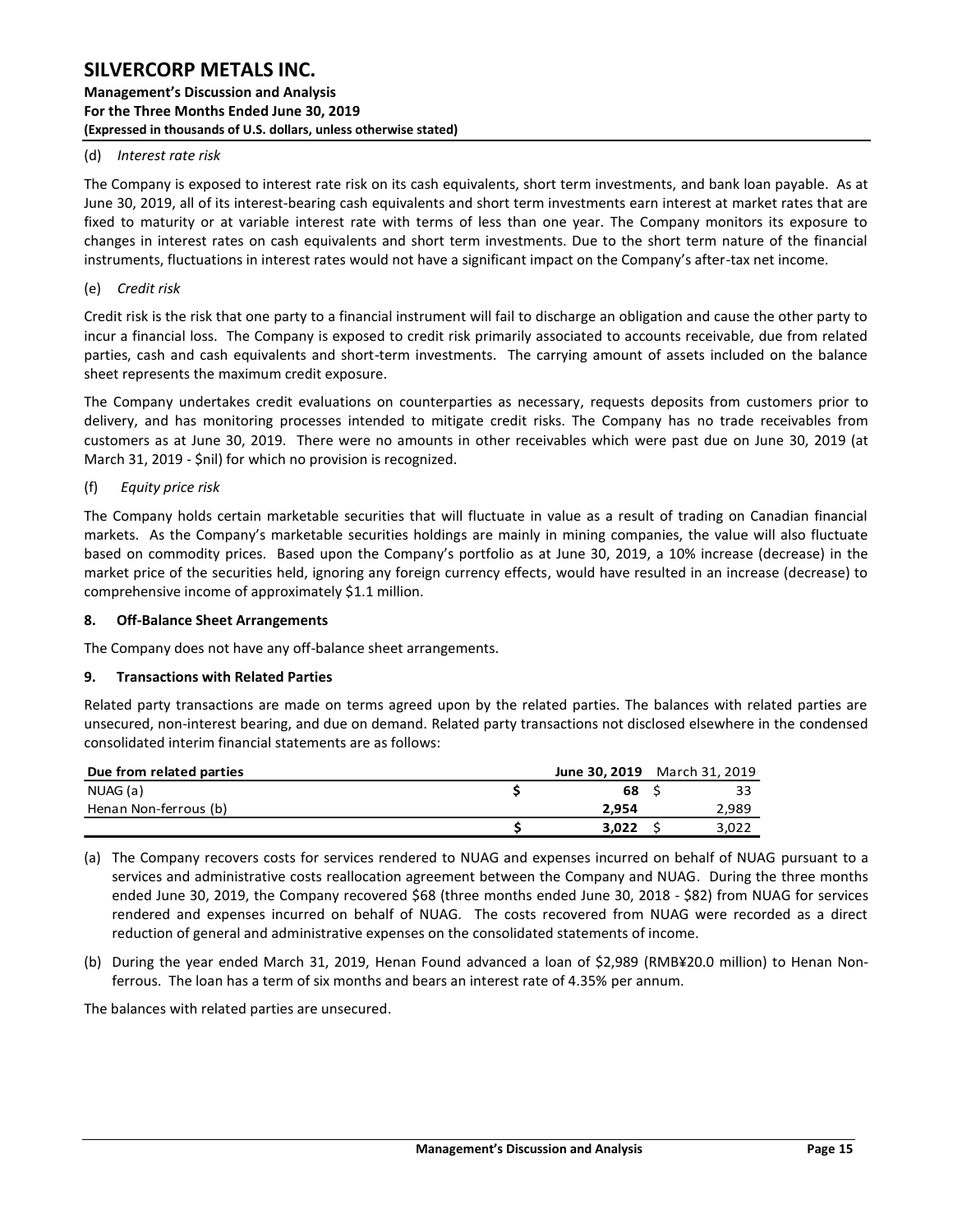#### (c) Compensation of key management personnel

The remuneration of directors and other members of key management personnel, who are those having authority and responsibility for planning, directing and controlling the activities of the entity, directly or indirectly, for the three months ended June 30, 2019 and 2018 were as follows:

|                      | Three Month ended June 30, |      |  |  |  |
|----------------------|----------------------------|------|--|--|--|
|                      | 2019                       | 2018 |  |  |  |
| Salaries and bonuses | 382                        | 419  |  |  |  |

#### <span id="page-16-0"></span>**10. Alternative Performance (Non-IFRS) Measures**

The following alternative performance measures are used by the Company to manage and evaluate operating performance of the Company's mines and are widely reported in the silver mining industry as benchmarks for performance, but are non-IFRS measures that do not have standardized meaning prescribed by IFRS and therefore unlikely to be comparable to similar measures presented by other companies. Accordingly, it is intended to provide additional information and should not be considered in isolation or as a substitute for measures of performance prepared in accordance with IFRS. To facilitate a better understanding of these measures, the tables in this section provides the reconciliation of these measures to the financial statements for the three months ended June 30, 2019 and 2018:

#### (a) Costs per Ounce of Silver

Cash cost and all-in sustaining cost ("AISC") per ounce of silver, net of by-product credits, are non-IFRS measures. The Company produces by-product metals incidentally to our silver mining activities. We have adopted the practice of calculating a performance measure with the net cost of producing an ounce of silver, our primary payable metal, after deducting revenues gain from incidental by-product production. This performance measurement has been commonly used in the mining industry for many years and was developed as a relatively simply way of comparing the net production costs of the primary metal for a specific period against the prevailing market price of such metal.

Cash cost is calculated by deducting revenue from the sales of all metals other than silver and is calculated per ounce of silver sold.

AISC is an extension of the "cash cost" metric and provides a comprehensive measure of the Company's operating performance and ability to generate cash flows. AISC has been calculated based on World Gold Council ("WGC") guidance released in 2013 and undated in 2018. The WGC is not a regulatory organization and does not have the authority to develop accounting standards for disclosure requirements.

AISC is based on the Company's cash costs, net of by-product sales, and further includes corporate general and administrative expense, government fee and other taxes, reclamation cost accretion, lease liability payments, and sustaining capital expenditures. Sustaining capital expenditures are those costs incurred to sustain and maintain existing assets at current productive capacity and constant planned levels of production output. Excluded are non-sustaining capital expenditures, which result in a material increase in the life of assets, materially increase resources or reserves, productive capacity, or future earning potential, or significant improvement in recovery or grade, or which do not relate to the current production activities. The Company believes that this measure represents the total sustainable costs of producing silver from current operations and provides additional information of the Company's operational performance and ability to generate cash flows.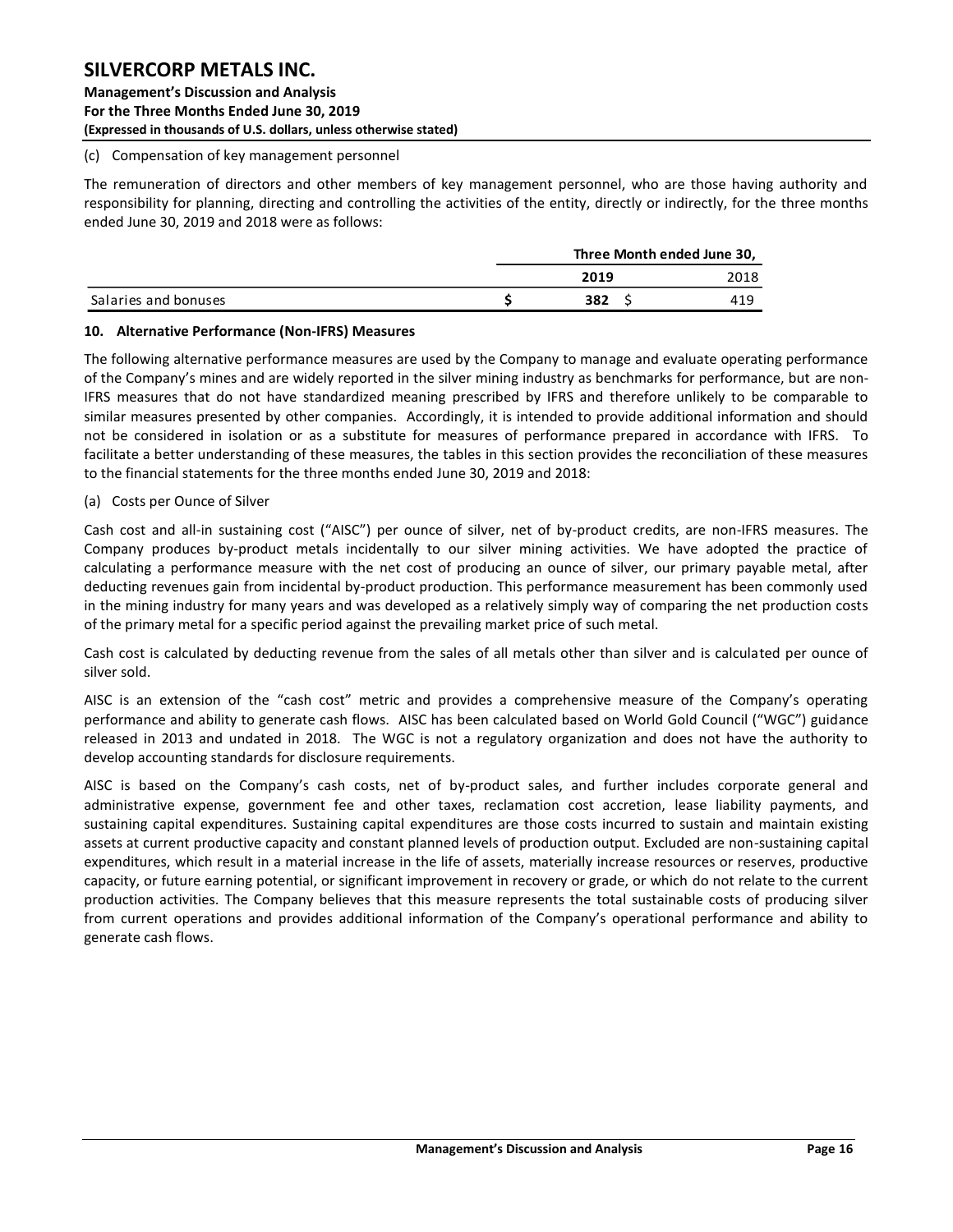**Management's Discussion and Analysis** 

**For the Three Months Ended June 30, 2019**

**(Expressed in thousands of U.S. dollars, unless otherwise stated)** 

The following table provides a reconciliation of cash cost and AISC per ounce of silver, net of by-product credits.

|                                                        |             |    |                    | Three months ended June 30, 2019 |                |    |                      |    |              |                      | Three months ended June 30, 2018 |                      |    |                        |    |           |
|--------------------------------------------------------|-------------|----|--------------------|----------------------------------|----------------|----|----------------------|----|--------------|----------------------|----------------------------------|----------------------|----|------------------------|----|-----------|
| (Expressed in thousands of U.S. dollars, except ounce  |             |    | <b>Ying Mining</b> |                                  |                |    |                      |    |              | <b>Ying Mining</b>   |                                  |                      |    |                        |    |           |
| and per ounce amount)                                  |             |    | <b>District</b>    | GC                               | <b>Other</b>   |    | Corporate            |    | Consolidated | District             | GC                               | Other                |    | Corporate Consolidated |    |           |
| Cost of sales                                          |             | Ś. | 19,713 \$          | 5,407 \$                         | ä,             | \$ |                      | \$ | 25,120       | Ś<br>$15,336$ \$     | 4,938 \$                         | ä,                   | \$ |                        | \$ | 20,274    |
| Less: Mineral resources tax                            |             |    | (1,017)            | (234)                            |                |    |                      |    | (1,251)      | (1,004)              | (245)                            |                      |    |                        |    | (1, 249)  |
| Depreciation and amortization                          |             |    | (5,052)            | (817)                            | ٠              |    | $\blacksquare$       |    | (5,869)      | (3,918)              | (830)                            | $\sim$               |    | ٠                      |    | (4, 748)  |
| Total cash production cost expensed into cost of sales | A           |    | 13,644             | 4,356                            | $\blacksquare$ |    | $\blacksquare$       |    | 18,000       | 10,414               | 3,863                            | $\blacksquare$       |    | ä,                     |    | 14,277    |
| By-product sales                                       |             |    |                    |                                  |                |    |                      |    |              |                      |                                  |                      |    |                        |    |           |
| Gold                                                   |             |    | (1,082)            | ÷,                               |                |    |                      |    | (1,082)      | (692)                |                                  |                      |    |                        |    | (692)     |
| Lead                                                   |             |    | (12, 693)          | (2,485)                          |                |    |                      |    | (15, 178)    | (15, 275)            | (1,776)                          |                      |    |                        |    | (17,051)  |
| Zinc                                                   |             |    | (1,664)            | (3, 488)                         |                |    |                      |    | (5, 152)     | (2,516)              | (4,896)                          |                      |    |                        |    | (7, 412)  |
| Other                                                  |             |    | (605)              | (1)                              |                |    |                      |    | (606)        | (134)                | (13)                             |                      |    |                        |    | (147)     |
| Total by-product sales                                 | B           |    | (16, 044)          | (5, 974)                         | $\overline{a}$ |    |                      |    | (22, 018)    | (18, 617)            | (6,685)                          |                      |    |                        |    | (25, 302) |
| Total cash cost, net of by-product credits             | $C = A - B$ |    | (2,400)            | (1,618)                          | ä,             |    | ÷.                   |    | (4,018)      | (8, 203)             | (2,822)                          | ä,                   |    | ÷,                     |    | (11, 025) |
| Add: Mineral resources tax                             |             |    | 1,017              | 234                              | $\overline{a}$ |    | $\ddot{\phantom{0}}$ |    | 1,251        | 1,004                | 245                              | $\ddot{\phantom{a}}$ |    | $\overline{a}$         |    | 1,249     |
| General & administrative                               |             |    | 1,461              | 484                              | 184            |    | 2,419                |    | 4,548        | 1,276                | 522                              | 333                  |    | 2,341                  |    | 4,472     |
| Amortization included in general & administrative      |             |    | (111)              | (80)                             | (76)           |    | (84)                 |    | (351)        | (102)                | (81)                             | (82)                 |    | (40)                   |    | (305)     |
| Government fees and other taxes                        |             |    | 486                | 92                               | $\mathbf{1}$   |    | 15                   |    | 594          | 615                  | 157                              | 10                   |    | 20                     |    | 802       |
| <b>Reclamation accretion</b>                           |             |    | 93                 | 6                                | 8              |    | ÷.                   |    | 107          | 104                  | 8                                | 12                   |    |                        |    | 124       |
| Lease payment                                          |             |    |                    | $\overline{a}$                   | ä,             |    | 101                  |    | 101          | ÷,                   | $\overline{a}$                   |                      |    |                        |    | ä,        |
| Sustaining capital expenditures                        |             |    | 7,471              | 697                              | ä,             |    | 151                  |    | 8,319        | 4,932                | 267                              | $\overline{a}$       |    | 78                     |    | 5,277     |
| All-in sustaining cost, net of by-product credits      | F           |    | 8,017              | (185)                            | 117            |    | 2,602                |    | 10,551       | (374)                | (1,704)                          | 273                  |    | 2,399                  |    | 594       |
| Add: Non-sustaining capital expenditures               |             |    | 479                | 142                              | ÷.             |    | $\blacksquare$       |    | 621          | 1,431                | ä,                               | 240                  |    | ä,                     |    |           |
| All-in cost, net of by-product credits                 | G           |    | 8,496              | (43)                             | 117            |    | 2,602                |    | 11,172       | 1,057                | (1,704)                          | 513                  |    | 2,399                  |    | 594       |
| Silver ounces sold ('000s)                             | H           |    | 1,662              | 193                              | ä,             |    | $\blacksquare$       |    | 1,855        | 1,313                | 150                              | $\mathbf{r}$         |    | ä,                     |    | 1,463     |
| Cash cost per ounce of silver, net of by-product       |             |    |                    |                                  |                |    |                      |    |              |                      |                                  |                      |    |                        |    |           |
| credits                                                | $(A+B)/H$   | Ŝ  | $(1.44)$ \$        | $(8.38)$ \$                      |                | Ś  |                      | Ŝ  | (2.17)       | $(6.25)$ \$<br>-\$   | $(18.81)$ \$                     |                      |    |                        | Ś  | (7.54)    |
| All-in sustaining cost per ounce of silver, net of by- |             |    |                    |                                  |                |    |                      |    |              |                      |                                  |                      |    |                        |    |           |
| product credits                                        | F/H         | \$ | 4.82 \$            | $(0.96)$ \$                      |                | \$ |                      | Ś  | 5.69         | \$<br>$(0.28)$ \$    | $(11.36)$ \$                     |                      | Ś  |                        | Ś  | 0.41      |
| All-in cost per ounce of silver, net of by-product     |             |    |                    |                                  |                |    |                      |    |              |                      |                                  |                      |    |                        |    |           |
| credits                                                | G/H         | \$ | $5.11 \quad $$     | $(0.22)$ \$                      |                | Ś  |                      | Ś  | 6.02         | - \$<br>$0.81 \;$ \$ | $(11.36)$ \$                     |                      | Ś  |                        |    | 0.41      |
| By-product credits per ounce of silver                 |             |    |                    |                                  |                |    |                      |    |              |                      |                                  |                      |    |                        |    |           |
| Gold                                                   |             |    | (0.65)             |                                  |                |    |                      |    | (0.58)       | (0.53)               |                                  |                      |    |                        |    | (0.47)    |
| Lead                                                   |             |    | (7.64)             | (12.88)                          |                |    |                      |    | (8.18)       | (11.63)              | (11.84)                          |                      |    |                        |    | (11.65)   |
| Zinc                                                   |             |    | (1.00)             | (18.07)                          |                |    |                      |    | (2.78)       | (1.92)               | (32.64)                          |                      |    |                        |    | (5.07)    |
| Other                                                  |             |    | (0.36)             | (0.01)                           |                |    |                      |    | (0.33)       | (0.10)               | (0.09)                           |                      |    |                        |    | (0.10)    |
| Total by-product credits per ounce of silver           |             | Ś  | $(9.65)$ \$        | $(30.96)$ \$                     |                | \$ |                      | Ś  | (11.87)      | Ś<br>$(14.18)$ \$    | $(44.57)$ \$                     |                      | Ś  |                        | Ś  | (17.29)   |

(b) Costs per Tonne of Ore Processed

The Company uses costs per tonne of ore processed to manage and evaluate operating performance at each of its mines. Cost per tonne of ore processed is calculated based on total production costs on a sales basis, adjusted for changes in inventory, to arrive at total production costs that relate to ore production during the period. These total production costs are then further divided into mining cost, shipping cost, and milling cost. Cost per tonne of ore processed is the total of per tonne mining cost, per tonne shipping cost, and per tonne milling cost.

All-in sustaining production cost per tonne is an extension of the cash production cost per tonne and provides a comprehensive measure of the Company's operating performance and ability to generate cash flows. All-in sustaining production cost per tonne is based on the Company's cash production cost, and further includes corporate general and administrative expense, government fee and other taxes, reclamation cost accretion, lease liability payments, and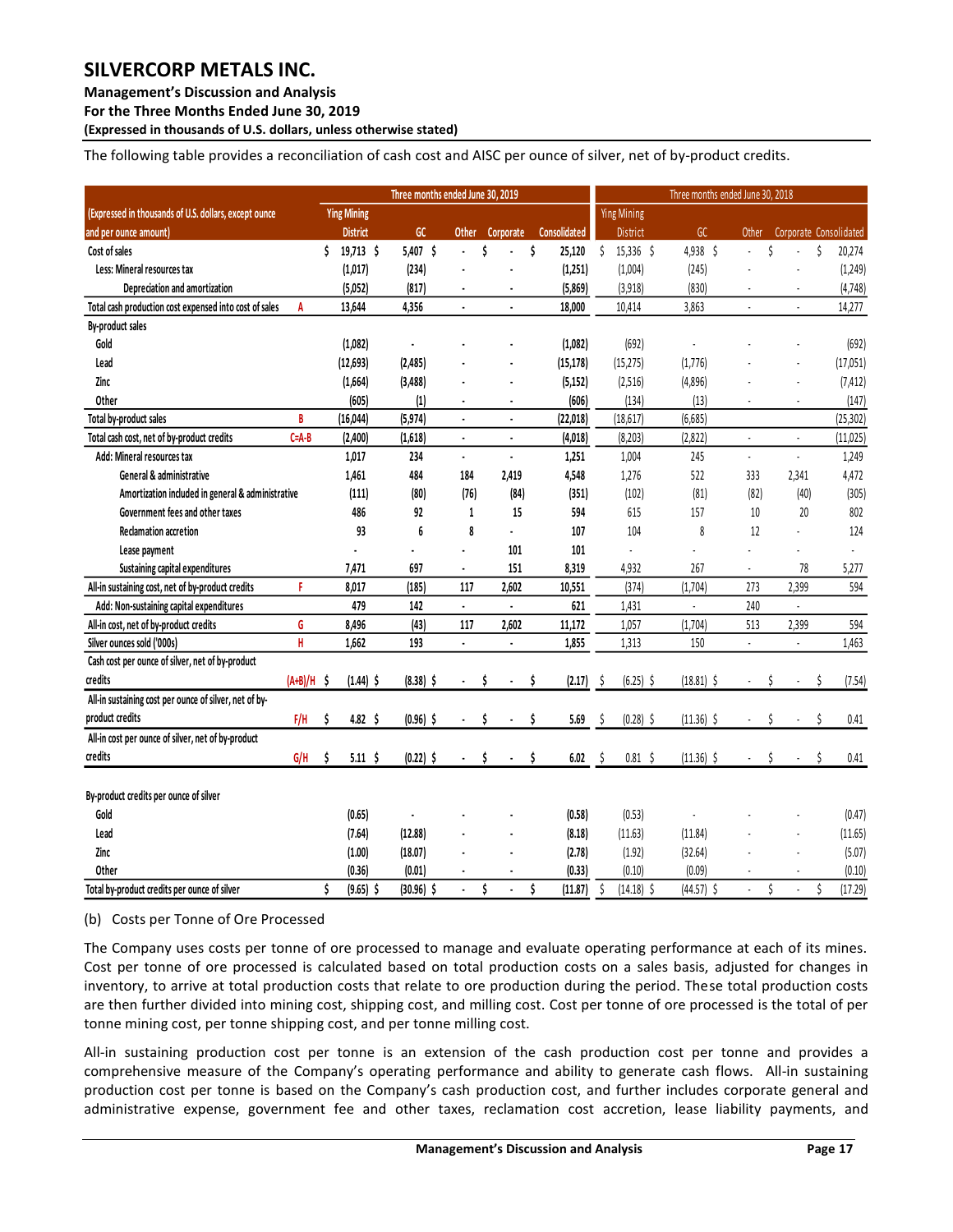## **Management's Discussion and Analysis**

**For the Three Months Ended June 30, 2019**

**(Expressed in thousands of U.S. dollars, unless otherwise stated)** 

sustaining capital expenditures. The Company believes that this measure represents the total sustainable costs of processing ore from current operations, and provides additional information of the Company's operational performance and ability to generate cash flows.

The following table provides a reconciliation of production cost and all-in sustaining production cost per tonne of ore processed.

|                                                           | Three months ended June 30, 2019 |    |                    |              |                           |                               |              |                         |                    |                    | Three months ended June 30, 2018 |                               |          |
|-----------------------------------------------------------|----------------------------------|----|--------------------|--------------|---------------------------|-------------------------------|--------------|-------------------------|--------------------|--------------------|----------------------------------|-------------------------------|----------|
| (Expressed in thousands of U.S. dollars, except ounce and |                                  |    | <b>Ying Mining</b> |              |                           |                               |              |                         | <b>Ying Mining</b> |                    |                                  |                               |          |
| per ounce amount)                                         |                                  |    | <b>District</b>    | GC           | <b>Other</b>              | Corporate                     | <b>Total</b> |                         | District           | GC                 | <b>Other</b>                     | Corporate                     | Total    |
| Cost of sales                                             |                                  | Ś  | $19,713$ \$        | $5,407$ \$   | Ś<br>ä,                   | \$                            | 25,120       | Ś                       | 15,336 \$          | 4,938 \$           | Ś                                | \$                            | 20,274   |
| Less: mineral resources tax                               |                                  |    | (1,017)            | (234)        |                           |                               | (1,251)      |                         | (1,004)            | (245)              |                                  |                               | (1, 249) |
| Less: stockpile and concentrate inventory - Beginning     |                                  |    | (5, 947)           | (213)        | (834)                     |                               | (6,994)      |                         | (5, 353)           | (340)              | (891)                            |                               | (6, 584) |
| Add: stockpile and concentrate inventory - Ending         |                                  |    | 5,979              | 104          | 816                       |                               | 6,899        |                         | 7,761              | 619                | 846                              |                               | 9,226    |
| Adjustment for foreign exchange movement                  |                                  |    | 78                 | 5            | 18                        |                               | 101          |                         | (67)               | (2)                | 45                               |                               | (24)     |
| Total production cost                                     |                                  | \$ | 18,806             | 5,069<br>Ŝ   | Ś<br>$\ddot{\phantom{a}}$ | Ś<br>$\overline{\phantom{a}}$ | 23,875       | Ŝ                       | 16,673<br>Ŝ        | 4,970<br>Ŝ         | L.                               | \$                            | 21,643   |
| Depreciation and amortization charged to mining costs     | A                                |    | 5,019              | 631          |                           |                               | 5,650        |                         | 4,087              | 627                |                                  |                               | 4,714    |
| Depreciation and amortization charged to milling costs    | B                                |    | 316                | 166          |                           |                               | 482          |                         | 358                | 219                |                                  |                               | 577      |
| Total non-cash production cost                            |                                  | Ś  | $5,335$ \$         | 797<br>Ŝ     | Ś                         | Ś                             | 6,132        | \$                      | 4,445<br>Ŝ.        | 846 \$             |                                  | Ś                             | 5,291    |
| Cash mining cost                                          | Ċ                                |    | 11,134             | 3,138        |                           |                               | 14,272       |                         | 9,951              | 2,941              |                                  |                               | 12,892   |
| Shipping cost                                             | D                                |    | 712                | ä,           |                           |                               | 712          |                         | 671                | $\overline{a}$     |                                  |                               | 671      |
| Cash milling cost                                         | F                                |    | 1,625              | 1,134        |                           |                               | 2,759        |                         | 1,606              | 1,183              |                                  | ÷,                            | 2,789    |
| Total cash production cost                                |                                  | Ś  | 13,471 \$          | $4,272$ \$   | ¢<br>$\bullet$            | Ś<br>$\blacksquare$           | 17,743       | Ś                       | 12,228 \$          | $4,124$ \$         | Ś<br>$\mathbf{r}$                | Ś<br>$\overline{\phantom{a}}$ | 16,352   |
| General & administrative                                  |                                  |    | 1,461              | 484          | 184                       | 2,419                         | 4,548        |                         | 1,276              | 522                | 333                              | 2,341                         | 4,472    |
| Amortization included in general & administrative         |                                  |    | (111)              | (80)         | (76)                      | (84)                          | (351)        |                         | (102)              | (81)               | (82)                             | (40)                          | (305)    |
| Government fees and other taxes                           |                                  |    | 486                | 92           | 1                         | 15                            | 594          |                         | 615                | 157                | 10                               | 20                            | 802      |
| <b>Reclamation accretion</b>                              |                                  |    | 93                 | 6            | 8                         |                               | 107          |                         | 104                | 8                  | 12                               |                               | 124      |
| Lease payment                                             |                                  |    |                    |              |                           | 101                           | 101          |                         |                    |                    |                                  |                               |          |
| Sustaining capital expenditures                           |                                  |    | 7,471              | 697          | $\ddot{\phantom{a}}$      | 151                           | 8,319        |                         | 4,932              | 267                |                                  | 78                            | 5,277    |
| All-in sustaining production cost                         | F                                | Ś  | 22,871<br>S        | 5,471<br>S   | Ś<br>117                  | 2,602<br>S                    | 31,061       | Ŝ.                      | 19.053<br>Ŝ        | 4,997<br>Ŝ         | 273 <sup>5</sup>                 | 2,399<br>'Ś                   | 26,722   |
| Non-sustaining capital expenditures                       |                                  |    | 479                | 142          | $\ddot{\phantom{a}}$      | $\blacksquare$                | 621          |                         | 1,431              | $\Box$             | 240                              | Ś<br>$\ddot{\phantom{0}}$     | 1,671    |
| All in production cost                                    | G                                | Ś  | 23,350<br>Ŝ        | 5,613<br>Ŝ   | Ś<br>117                  | $2,602$ \$                    | 31,682       | \$                      | 20,484 \$          | 4,997 \$           | 513 <sup>5</sup>                 | 2,399<br>Ŝ                    | 28,393   |
| Ore mined ('000s)                                         | Ĥ                                |    | 176.584            | 80.808       |                           |                               | 257.392      |                         | 156.730            | 79.967             |                                  |                               | 236.697  |
| Ore shipped ('000s)                                       |                                  |    | 176.379            | 80.808       |                           |                               | 257.187      |                         | 155.530            | 79.967             |                                  |                               | 235.497  |
| Ore milled ('000s)                                        |                                  |    | 177.681            | 81.861       |                           |                               | 259.542      |                         | 155.929            | 81.811             |                                  |                               | 237.740  |
| Per tonne Production cost                                 |                                  |    |                    |              |                           |                               |              |                         |                    |                    |                                  |                               |          |
| Non-cash mining cost (\$/tonne)                           | $K=A/H$                          |    | 28.42              | 7.81         |                           |                               | 21.95        |                         | 26.08              | 7.84               |                                  |                               | 19.92    |
| Non-cash milling cost (\$/tonne)                          | $L=B/J$                          |    | 1.78               | 2.03         |                           |                               | 1.86         |                         | 2.30               | 2.68               |                                  |                               | 2.43     |
| Non-cash production cost (\$/tonne)                       | $M=K+L$                          | Ś  | 30.20<br>Ŝ         | $9.84 \;$ \$ | Ś                         | Ś                             | 23.81        | \$                      | 28.38<br>-Ś        | $10.52 \div$       | Ś                                | Ś                             | 22.35    |
| Cash mining cost (\$/tonne)                               | $N=C/H$                          |    | 63.05              | 38.83        |                           |                               | 55.45        |                         | 63.49              | 36.78              |                                  |                               | 54.47    |
| Shipping costs (\$/tonne)                                 | $O=D/I$                          |    | 4.04               |              |                           |                               | 2.77         |                         | 4.31               |                    |                                  |                               | 2.85     |
| Cash milling costs (\$/tonne)                             | $P=E/J$                          |    | 9.15               | 13.85        | $\ddot{\phantom{1}}$      | $\sim$                        | 10.63        |                         | 10.30              | 14.46              |                                  | $\overline{\phantom{a}}$      | 11.73    |
| Cash production costs (\$/tonne)                          | Q=N+O+P                          | Ś  | 76.24              | 52.68        | Ś                         | \$                            | 68.85        | Ś                       | 78.10<br>-S        | 51.24<br>Ŝ         | Ś                                | Ś<br>$\overline{a}$           | 69.05    |
| All-in sustaining production costs (\$/tonne)             | P=(F-C-D-E)/J+Q                  | Ś  | 129.14             | 67.33        | Ś                         | \$                            | 120.16       | \$                      | 121.87<br>Ś        | 61.91<br>Ŝ         | Ś                                | Ś<br>÷,                       | 112.67   |
| All in costs (\$/tonne)                                   | $S=PI(G-F)/J$                    | Ś  | 131.84 \$          | 69.06 \$     | \$                        | \$                            | 122.56       | $\overline{\mathsf{S}}$ | 131.05<br>Ŝ        | $61.91\frac{2}{3}$ | Ś                                | Ś                             | 119.70   |

#### <span id="page-18-0"></span>**11. Critical Accounting Policies and Estimates**

The preparation of financial statements in conformity with IFRS requires management to make estimates and assumptions that affect the amounts reported on the consolidated financial statements. These critical accounting estimates represent management estimates that are uncertain and any changes in these estimates could materially impact the Company's consolidated financial statements. Management continuously reviews its estimates and assumptions using the most current information available.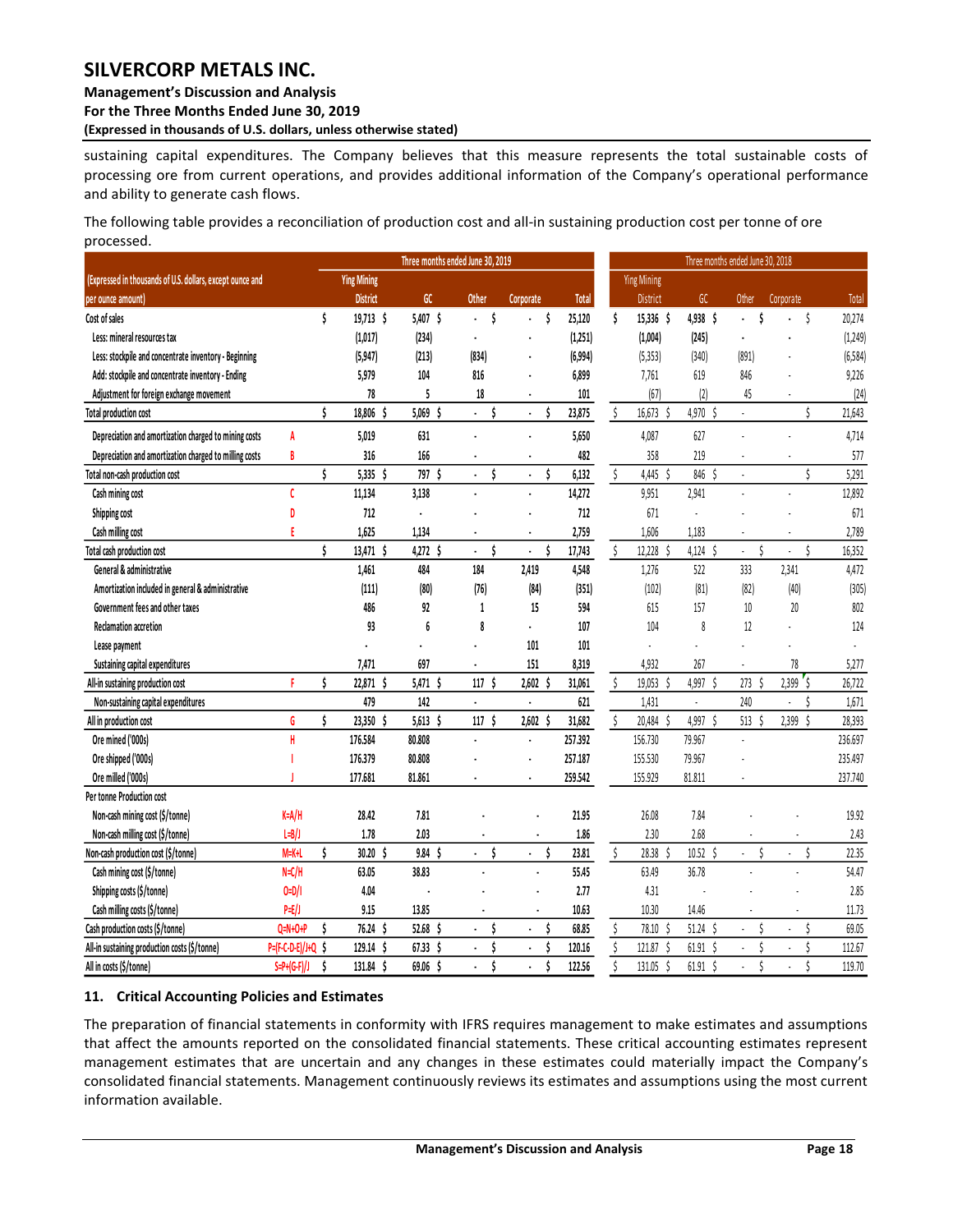The Company's critical accounting policies and estimates are described in Note 2 of the unaudited condensed consolidated financial statements for the three months ended June 30, 2019, as well as the audited consolidated financial statements for the year ended March 31, 2019.

### <span id="page-19-0"></span>**12. New Accounting Standards**

### **(a) Adoption of new accounting standards**

The accounting policies applied in the preparation of the unaudited condensed interim consolidated financial statements are consistent with those applied and disclosed in the Company's audited consolidated financial statements for the year ended March 31, 2019, except the following:

### *IFRS 16 – Lease*

IFRS 16 – *Leases* ("IFRS 16") was issued by the IASB and will replace IAS 17 - *Leases* ("IAS 17") and *Determining whether an arrangement contains a lease* ("IFRIC 4"). IFRS 16 applies a control model to the identification of leases, distinguishing between a lease and a non-lease component on the basis of whether the customer controls the specific asset. Control is considered to exist if the customer has the right to obtain substantially all of the economic benefits from the use of an identified asset and the right to direct the use of that asset. For those contracts that are or contain a lease, IFRS 16 introduces significant changes to the accounting for such contracts, introducing a single on-balance sheet accounting model that is similar to current finance lease accounting, with limited exceptions for short-term leases or leases of low value assets. Lessor accounting, apart from a specific exception in respect of sublease, remains similar to current accounting practice. The standard is effective for annual periods beginning on or after January 1, 2019.

The Company applied IFRS 16 on April 1, 2019 retrospectively, with the cumulative effect of initially applying the standard as an adjustment to retained earnings and no restatement of comparative information. The Company has elected to apply the available exemptions as permitted by IFRS 16 to recognize a lease expense on a straight basis for short term leases (lease term of 12 months or less) and low value assets. The Company has also elected to apply the practical expedient whereby leases whose term ends within 12 months of the date of initial application would be accounted for in the same way as short-term lease.

#### **Policy applicable from April 1, 2019**

#### Lease Definition

At inception of a contract, the Company assesses whether the contract is, or contains, a lease. A contract is, or contains, a lease if it conveys the right to control the use of an identified asset for a period of time in exchange for consideration. An identified asset may be implicitly or explicitly specified in a contract, but must be physically distinct, and must not have the ability for substitution by a lessor. A lessee has the right to control an identified asset if it obtains substantially all of its economic benefits and either pre-determines, or directs how and for what purposes the asset is used.

### Measurement of Right of Use ("ROU") Assets and Lease Obligations

At the commencement of a lease, the Company, if acting in capacity as a lessee, recognizes an ROU asset and a lease obligation. The ROU asset is initially measured at cost, which comprises the initial amount of the lease obligation adjusted for any lease payments made at, or before, the commencement date, plus any initial direct costs incurred, less any lease incentives received.

The ROU asset is subsequently amortized on a straight-line basis over the shorter of the term of the lease, or the useful life of the asset determined on the same basis as the Company's plant and equipment. The ROU asset is periodically adjusted for certain remeasurements of the lease obligation, and reduced by impairment losses, if any. If an ROU asset is subsequently leased to a third party (a "sublease") and the sublease is classified as a finance lease, the carrying value of the ROU asset to the extent of the sublease is derecognized. Any difference between the ROU asset and the lease receivable arsing from the sublease is recognized as profit or loss.

The lease obligation is initially measured at the present value of the lease payments remaining at the lease commencement date, discounted using the Company's incremental borrowing rate. Lease payments included in the measurement of the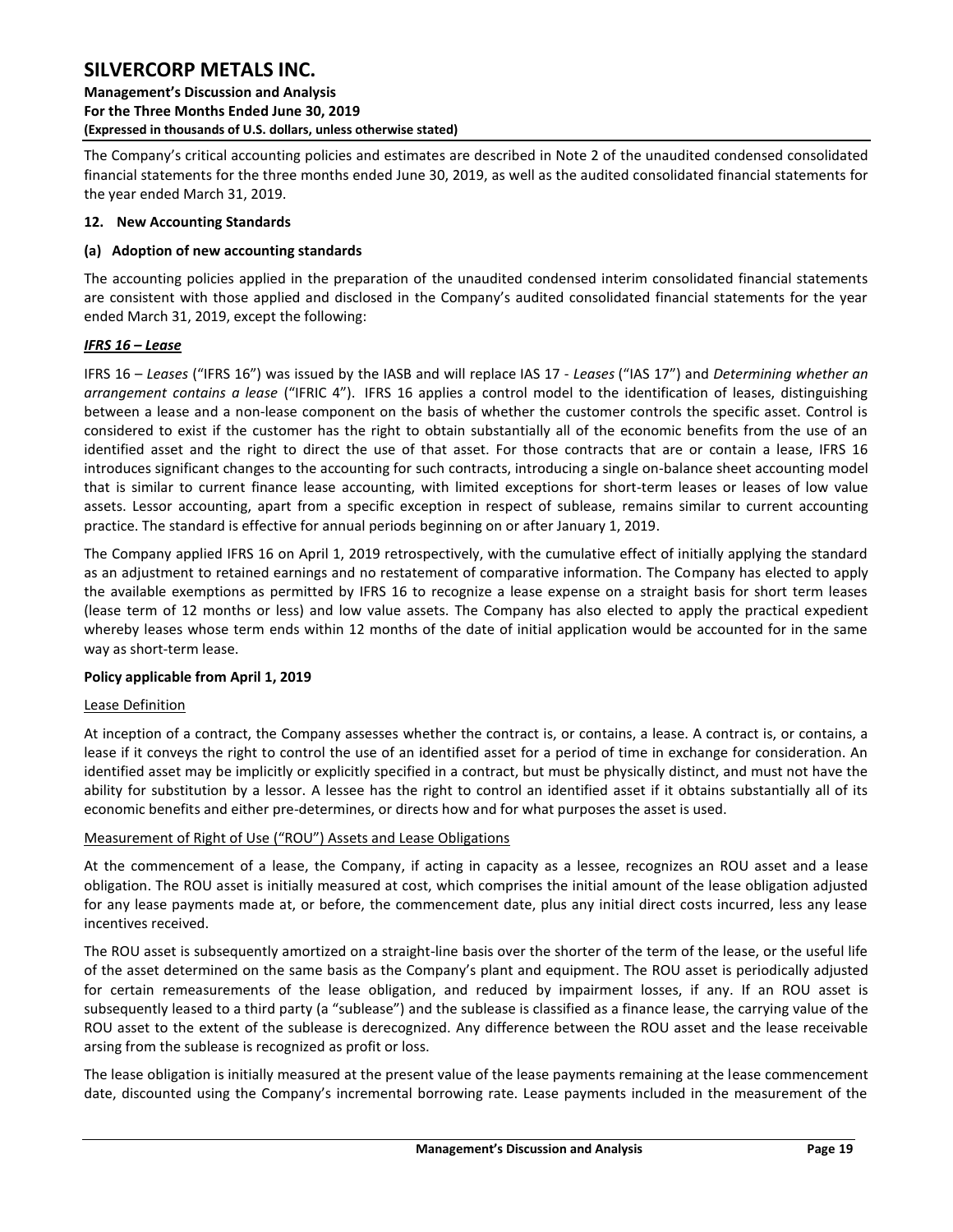### **Management's Discussion and Analysis For the Three Months Ended June 30, 2019 (Expressed in thousands of U.S. dollars, unless otherwise stated)**

lease obligation, when applicable, may comprise fixed payments, variable payments that depend on an index or rate, amounts expected to be payable under a residual value guarantee and the exercise price under a purchase, extension or termination option that the Company is reasonably certain to exercise.

The lease obligation is subsequently measured at amortized cost using the effective interest method. It is remeasured when there is a change in future lease payments arising from a change in an index or rate, if there is a change in the Company's estimate of the amount expected to be payable under a residual value guarantee, or if the Company changes its assessment of whether it will exercise a purchase, extension or termination option. When the lease obligation is remeasured, a corresponding adjustment is made to the carrying amount of the ROU asset.

#### Measurement of Lease Receivable

At the commencement of a lease, the Company, if acting in capacity as a lessor, will classify the lease as finance lease and recognize a lease receivable at an amount equal to the net investment in the lease if it transfers substantially all the risks and rewards incidental to ownership of an underlying asset or if the lease is a sublease, by reference to the ROU asset arising from the original lease (the "head lease"). A lease is classified as an operating lease if it does not transfer substantially all the risks and rewards incidental to ownership of an underlying asset or the lease is a short-term lease. Cash received from an operating lease is included in other income in the Company's consolidated statement of income on a straight-line basis over the period the lease.

The lease receivable is initially measured at the present value of the lease payments remaining at the lease commencement date, discounting the interest rate implicated in the lease or the Company's incremental borrowing rate if the lease is a sublease. The lease receivable is subsequently measured at amortized cost using the effective interest rate method, and reduced by the amount received and impairment losses, if any.

#### Recognition Exemptions

The Company has elected not to recognize the ROU asset and lease obligations for short-term leases that have a lease term of 12 months or less or for lease of low-value assets. Payments associated with these leases are recognized as general and administrative expense on a straight-line basis over the lease term in the Company's consolidated statement of income.

#### Adjustments upon Adoption

Upon adoption of IFRS 16 on April 1, 2019, the Company recognized lease receivable, ROU asset, and lease obligation of \$447, \$360, and \$1,463, respectively, related to the Company's office lease agreement and sublease agreements. The Company also recognized cumulative adjustments to retained earnings and accumulated other comprehensive income of \$(823) and \$167, respectively.

#### **(b) Accounting standards not yet effective**

The Company has elected to not adopt any amendments, standards or interpretations that have been issued by the IASB but are not yet effective.

#### <span id="page-20-0"></span>**13. Other MD&A Requirements**

Additional information relating to the Company:

- (a) may be found on SEDAR at www.sedar.com;
- (b) may be found at the Company's website www.silvercorp.ca;
- (c) may be found in the Company's Annual Information Form; and,

(d) is also provided in the Company's annual audited consolidated financial statements as of March 31, 2019.

#### <span id="page-20-1"></span>**14. Outstanding Share Data**

As at the date of this MD&A, the following securities were outstanding:

(a) Share Capital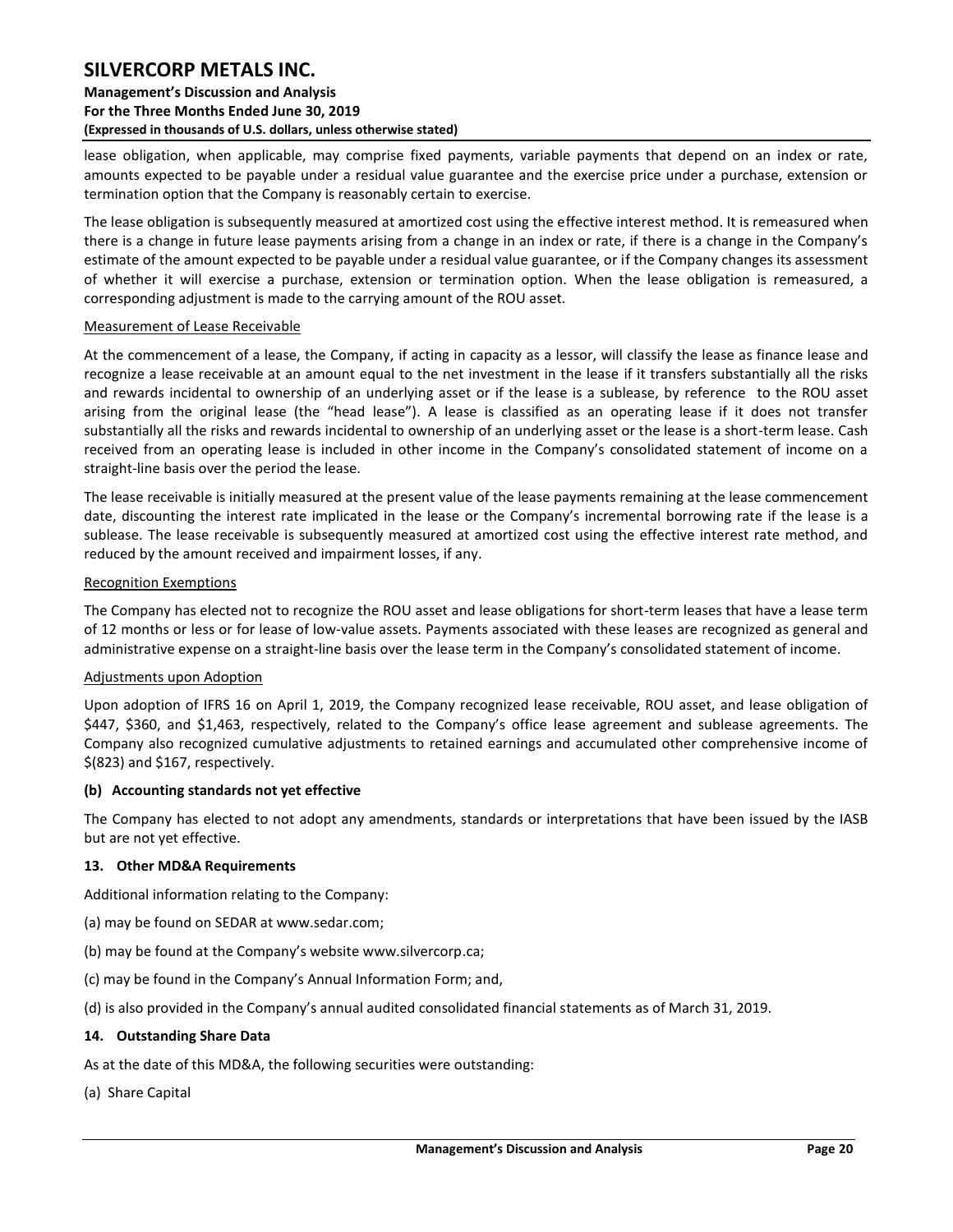### **Management's Discussion and Analysis**

**For the Three Months Ended June 30, 2019**

**(Expressed in thousands of U.S. dollars, unless otherwise stated)** 

Authorized - unlimited number of common shares without par value

Issued and outstanding – **170,012,652** common shares with a recorded value of **\$231.6 million** 

Shares subject to escrow or pooling agreements - \$nil

### (b) Options

As at the date of this MD&A, the outstanding options comprise the following:

| <b>Number of Options</b> | <b>Exercise Price (CADS)</b> | <b>Expiry Date</b> |
|--------------------------|------------------------------|--------------------|
| 1,251,260                | \$1.43                       | 6/2/2020           |
| 141,056                  | \$1.76                       | 10/14/2019         |
| 672,500                  | \$2.60                       | 11/16/2021         |
| 1,022,500                | \$3.23                       | 3/12/2021          |
| 1,000,000                | \$3.36                       | 10/2/2020          |
| 1,120,000                | \$3.40                       | 8/24/2021          |
| 830,000                  | \$3.63                       | 1/18/2020          |
| 143,000                  | \$4.34                       | 9/18/2019          |
| 30,000                   | \$5.58                       | 2/24/2020          |
| 6,210,316                |                              |                    |

### <span id="page-21-0"></span>**15. Risks, Uncertainties, and Contingencies**

The Company is exposed to many risks in conducting its business, including but not limited to: metal price risk as the Company derives its revenue from the sale of silver, lead, zinc, and gold; credit risk in the normal course of dealing with other companies and financial institutions; foreign exchange risk as the Company reports its financial statements in USD whereas the Company operates in jurisdictions that utilize other currencies; equity price risk and interest rate risk as the Company has investments in marketable securities that are traded in the open market or earn interest at market rates that are fixed to maturity or at variable interest rates; inherent risk of uncertainties in estimating mineral reserves and mineral resources; political risks; and environmental risk.

Management and the Board continuously assess risks that the Company is exposed to, and attempt to mitigate these risks where practical through a range of risk management strategies.

These and other risks are described in the Company's Annual Information Form and NI 43-101 technical reports, which are available on SEDAR at www.sedar.com; Form 40-F; Audited Consolidated Financial Statements; and Management's Discussion and Analysis for the year ended March 31, 2019. Readers are encouraged to refer to these documents for a more detailed description of some of the risks and uncertainties inherent to Silvercorp's business.

Although the Company has taken steps to verify title to properties in which it has an interest, these procedures do not guarantee the Company's title. Property title may be subject to, among other things, unregistered prior agreements or transfers and may be affected by undetected defects.

Due to the size, complexity and nature of the Company's operations, the Company is subject to various claims, legal and tax matters arising in the ordinary course of business. Each of these matters is subject to various uncertainties and it is possible that some of these matters may be resolved unfavourably to the Company. The Company accrues for such items when a liability is both probable and the amount can be reasonably estimated.

In assessing loss contingencies related to legal proceedings that are pending against the Company or unasserted claims that may result in such proceedings, the Company and its legal counsel evaluate the perceived merits of any legal proceedings or unasserted claims as well as the perceived merits of the amount of relief sought or expected to be sought.

Metal Price Risk

The Company's sale prices for lead and zinc pounds are fixed against the Shanghai Metals Exchange as quoted at [www.shmet.com;](http://www.shmet.com/) gold ounces are fixed against the Shanghai Gold Exchange as quoted at www.sge.com.cn and silver ounces are fixed against the Shanghai White Platinum & Silver Exchange as quoted at www.ex-silver.com.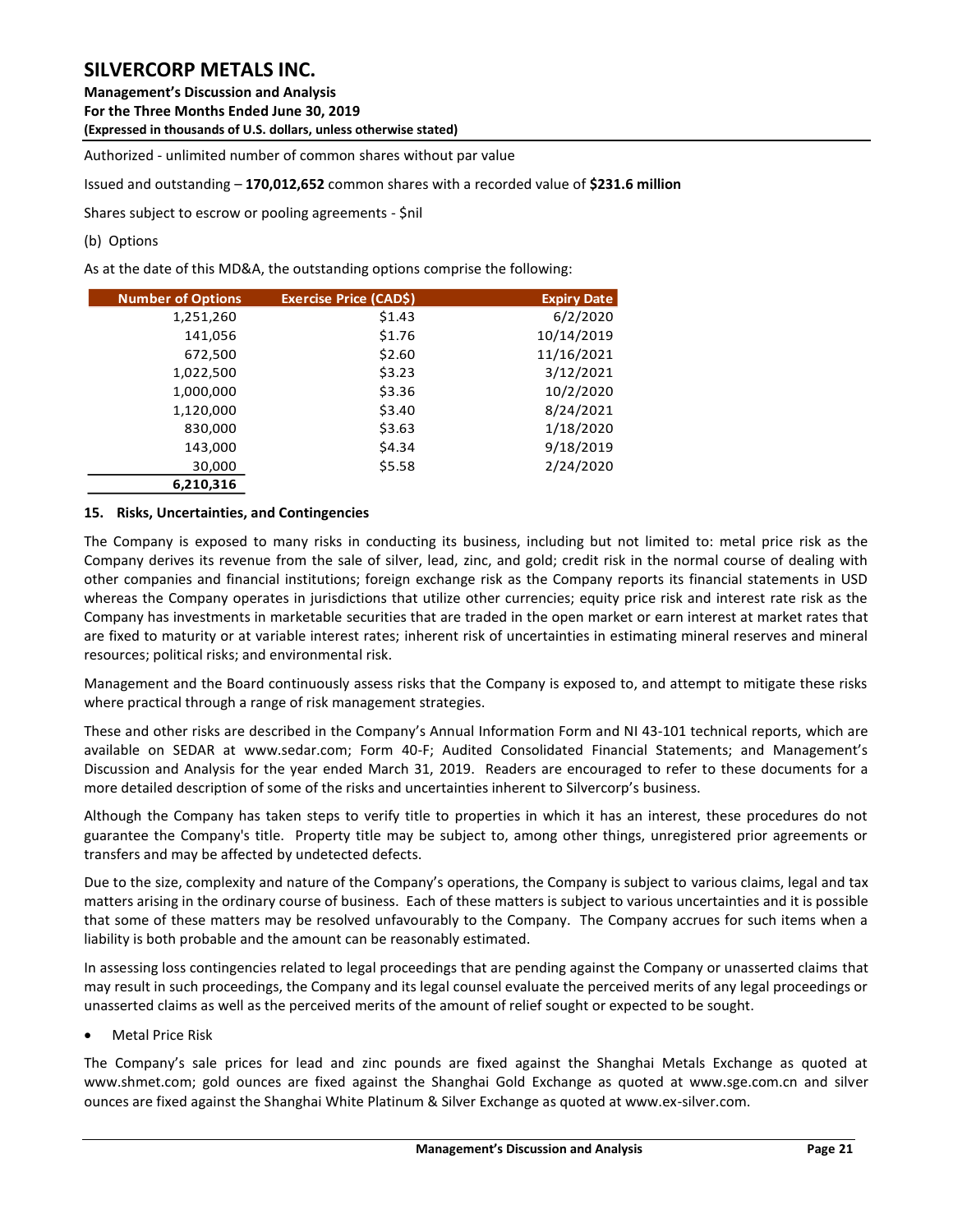### **Management's Discussion and Analysis For the Three Months Ended June 30, 2019 (Expressed in thousands of U.S. dollars, unless otherwise stated)**

The Company's revenues, if any, are expected to be in large part derived from the mining and sale of silver, lead, zinc, and gold contained in metal concentrates. The prices of those commodities have fluctuated widely, particularly in recent years, and are affected by numerous factors beyond the Company's control including international and regional economic and political conditions; expectations of inflation; currency exchange fluctuations; interest rates; global or regional supply and demand for jewellery and industrial products containing silver and other metals; sale of silver and other metals by central banks and other holders, speculators and producers of silver and other metals; availability and costs of metal substitutes; and increased production due to new mine developments and improved mining and production methods. The price of base and precious metals may have a significant influence on the market price of the Company's shares and the value of the project. The effect of these factors on the price of base and precious metals, and therefore the viability of the Company's exploration projects and mining operations, cannot be accurately predicted.

If silver and other metals prices were to decline significantly or for an extended period of time, the Company may be unable to continue operations, develop its projects, or fulfil obligations under agreements with the Company's joint venture partners or under its permits or licenses.

Permits and licenses

All mineral resources and mineral reserves of the Company's subsidiaries are owned by their respective governments, and mineral exploration and mining activities may only be conducted by entities that have obtained or renewed exploration or mining permits and licenses in accordance with the relevant mining laws and regulations. No guarantee can be given that the necessary exploration and mining permits and licenses will be issued to the Company or, if they are issued, that they will be renewed, or if renewed under reasonable operational and/or financial terms, or in a timely manner, or that the Company will be in a position to comply with all conditions that are imposed.

Nearly all mining projects require government approval. There can be no certainty that approvals necessary to develop and operate mines on the Company's properties will be granted or renewed in a timely and/or economical manner, or at all.

Title to properties

While the Company has investigated title to all of its mineral claims and, to the best of its knowledge, title to all of its properties is in good standing, the properties may be subject to prior unregistered agreements or transfers and title may be affected by undetected defects. There may be valid challenges to the title of the Company's properties which, if successful, could impair development and/or operations. The Company cannot give any assurance that title to its properties will not be challenged. Title insurance is generally not available for mineral properties and the Company's ability to ensure that it has obtained secure claim to individual mineral property or mining concession may be severely constrained. The Company's mineral properties in China have not been surveyed, and the precise location and extent thereof may be in doubt.

Operations and political conditions

All the properties in which the Company has an interest are located in China, which has different regulatory and legal standards than those in North America. Even when the Company's mineral properties are proven to host economic reserves of metals, factors such as political instability, terrorism, opposition and harassment from local miners, or governmental expropriation or regulation may prevent or restrict mining of any such deposits or repatriation of profits.

All the Company's operations are located in China. These operations are subject to the risks normally associated with conducting business in China. Some of these risks are more prevalent in countries which have emerging economies, including uncertain political and economic environments, as well as risks of war and civil disturbances or other risks which may limit or disrupt a project, restrict the movement of funds or result in the deprivation of contractual rights or the taking of property by nationalization or expropriation without fair compensation, risk of adverse changes in laws or policies, increases in foreign taxation or royalty obligations, license fees, permit fees, delays in obtaining or the inability to obtain necessary governmental permits, limitations on ownership and repatriation of earnings, and foreign exchange controls and currency devaluations.

In addition, the Company may face import and export regulations, including export restrictions, disadvantages of competing against companies from countries that are not subject to similar laws, restrictions on the ability to pay dividends offshore, and risk of loss due to disease and other potential endemic health issues. Although the Company is not currently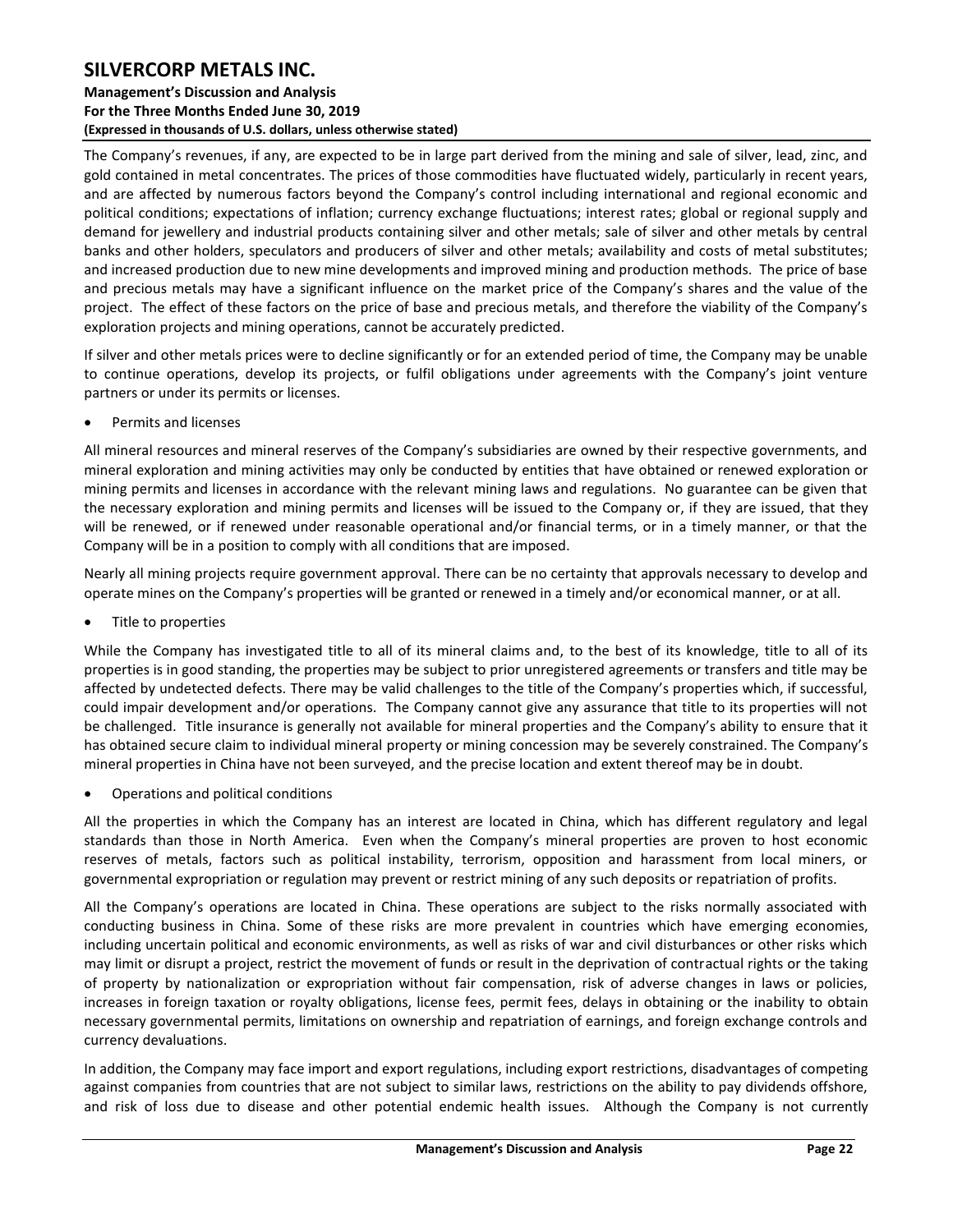### **SILVERCORP METALS INC. Management's Discussion and Analysis For the Three Months Ended June 30, 2019 (Expressed in thousands of U.S. dollars, unless otherwise stated)**

experiencing any significant or extraordinary problems in China arising from such risks, there can be no assurance that such problems will not arise in the future. The Company currently does not carry political risk insurance coverage.

The Company's interests in its mineral properties are held through joint venture companies established under and governed by the laws of China. The Company's joint venture partners in China include state-sector entities and, like other state-sector entities, their actions and priorities may be dictated by government policies instead of purely commercial considerations. Additionally, companies with a foreign ownership component operating in China may be required to work within a framework which is different from that imposed on domestic Chinese companies. The Chinese government currently allows foreign investment in certain mining projects under central government guidelines. There can be no assurance that these guidelines will not change in the future.

Regulatory environment in China

The Company conducts operations in China. The laws of China differ significantly from those of Canada and all such laws are subject to change. Mining is subject to potential risks and liabilities associated with pollution of the environment and disposal of waste products occurring as a result of mineral exploration and production.

Failure to comply with applicable laws and regulations may result in enforcement actions and may also include corrective measures requiring capital expenditures, installation of additional equipment or remedial actions. Parties engaged in mining operations may be required to compensate those suffering loss or damage by reason of mining activities and may have civil or criminal fines or penalties imposed for violations of applicable laws and regulations.

New laws and regulations, amendments to existing laws and regulations, administrative interpretation of existing laws and regulations, or more stringent enforcement of existing laws and regulations could have a material adverse effect on future cash flow, results of operations and the financial condition of the Company.

Environmental risks

The Company's activities are subject to extensive laws and regulations governing environmental protection and employee health and safety, including environmental laws and regulations in China. These laws address emissions into the air, discharges into water, management of waste, management of hazardous substances, protection of natural resources, antiquities and endangered species, and reclamation of lands disturbed by mining operations.

There are also laws and regulations prescribing reclamation activities on some mining properties. Environmental legislation in many countries including China is evolving and the trend has been toward stricter standards and enforcement, increased fines and penalties for non-compliance, more stringent environmental assessments of proposed projects and increasing responsibility for companies and their officers, directors and employees. Compliance with environmental laws and regulations may require significant capital outlays on behalf of the Company and may cause material changes or delays in the Company's intended activities. There can be no assurance that the Company has been or will be at all times in complete compliance with current and future environmental and health and safety laws and permits will not materially adversely affect the Company's business, results of operations or financial condition. It is possible that future changes in these laws or regulations could have a material adverse effect on some or all of the Company's business, causing the Company to re-evaluate those activities at that time. The Company's compliance with environmental laws and regulations entail uncertain costs.

Risks and hazards of mining operations

Mining is inherently dangerous and the Company's operations are subject to a number of risks and hazards including, without limitation:

- (i) environmental hazards;
- (ii) discharge of pollutants or hazardous chemicals;
- (iii) industrial accidents;
- (iv) failure of processing and mining equipment;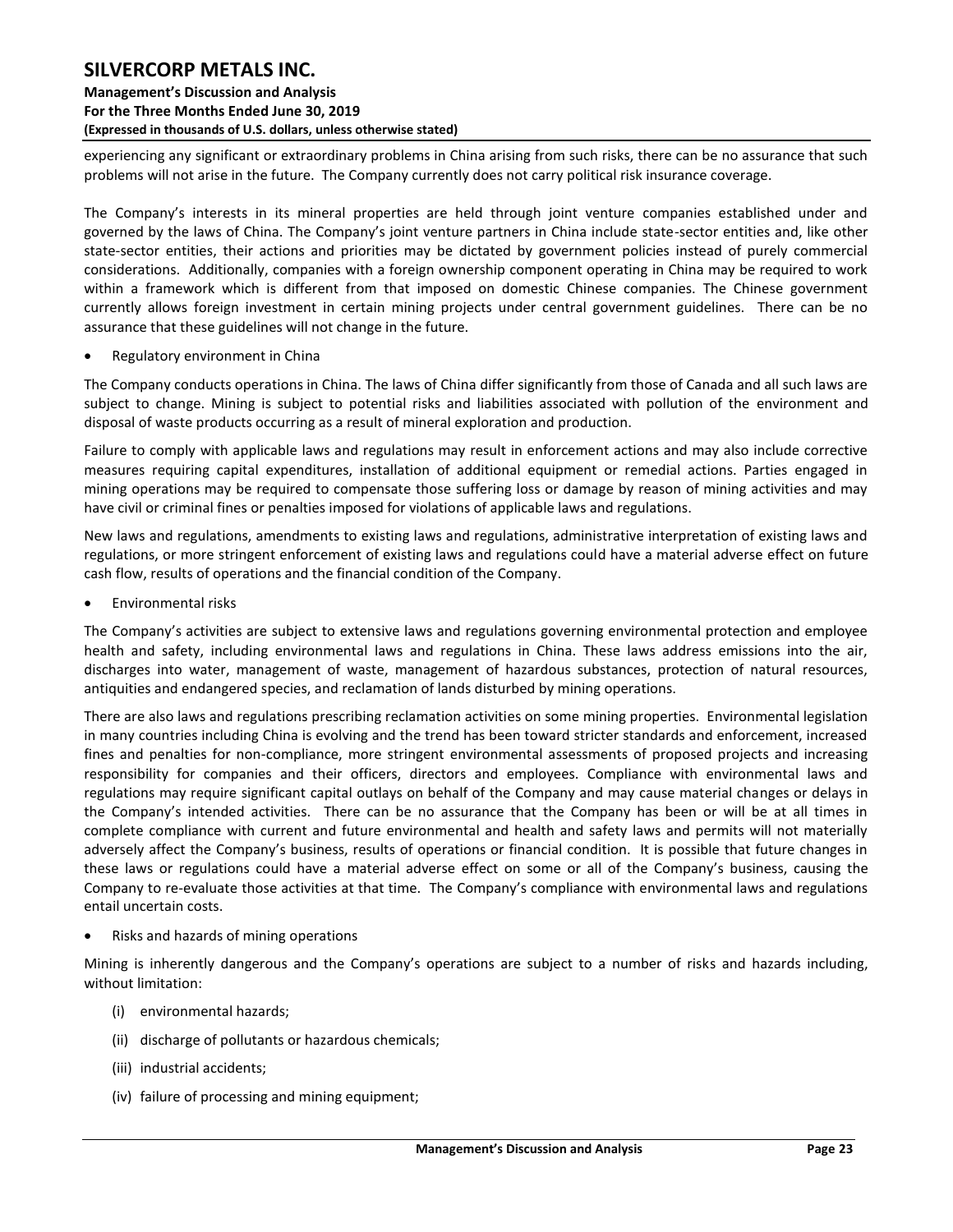- (v) labour disputes;
- (vi) supply problems and delays;
- (vii) encountering unusual or unexpected geologic formations or other geological or grade problems;
- (viii)encountering unanticipated ground or water conditions;
- (ix) cave-ins, pit wall failures, flooding, rock bursts and fire;
- (x) periodic interruptions due to inclement or hazardous weather conditions;
- (xi) equipment breakdown;
- (xii) other unanticipated difficulties or interruptions in development, construction or production; and
- (xiii)*force majeure* or unfavourable operating conditions.

Such risks could result in damage to, or destruction of, mineral properties or processing facilities, personal injury or death, loss of key employees, environmental damage, delays in mining, monetary losses and legal liability. Satisfying such liabilities may be very costly and could have a material adverse effect on the Company's future cash flow, results of operations and financial condition.

#### <span id="page-24-0"></span>**16. Disclosure Controls and Procedures**

#### **(a) Management's report on Internal Control over Financial Reporting**

Management of the Company is responsible for establishing and maintaining an adequate system of internal control over financial reporting. Internal control over financial reporting is a process designed by, or under the supervision of, the Chief Executive Officer and the Chief Financial Officer and effected by the Board, management and other personnel to provide reasonable assurance regarding the reliability of financial reporting and the preparation of financial statements for external purposes in accordance with IFRS as issued by the IASB. The Company's internal control over financial reporting includes:

- maintaining records, that in reasonable detail, accurately and fairly reflect our transactions and dispositions of the assets of the Company;
- providing reasonable assurance that transactions are recorded as necessary for preparation of our consolidated financial statements in accordance with generally accepted accounting principles;
- providing reasonable assurance that receipts and expenditures are made in accordance with authorizations of management and the directors of the Company; and
- providing reasonable assurance that unauthorized acquisition, use or disposition of Company assets that could have a material effect on the Company's consolidated financial statements would be prevented or detected on a timely basis.

Based on this evaluation, management concluded that the Company's internal control over financial reporting based on the criteria set forth in *Internal Control – Integrated Framework (2013)* issued by COSO was effective as of June 30, 2019 and provided a reasonable assurance of the reliability of the Company's financial reporting and preparation of the financial statements. However, no matter how well it's designed, any system of internal control has inherent limitations. Even systems determined to be effective can provide only reasonable assurance of the reliability of financial statement preparation and presentation. Also, controls may become inadequate in the future because of changes in conditions or deterioration in the degree of compliance with the Company's policies and procedures.

In addition, projections of any evaluation of the effectiveness of internal control over financial reporting to future periods are subject to the risk that controls may become inadequate because of changes in conditions, or that the degree of compliance with the policies or procedures may deteriorate.

#### **(b) Changes in Internal Control over Financial Reporting**

There was no change in the Company's internal control over financial reporting that occurred during the quarter that has materially affected or is reasonably likely to materially affect the Company's internal control over financial reporting.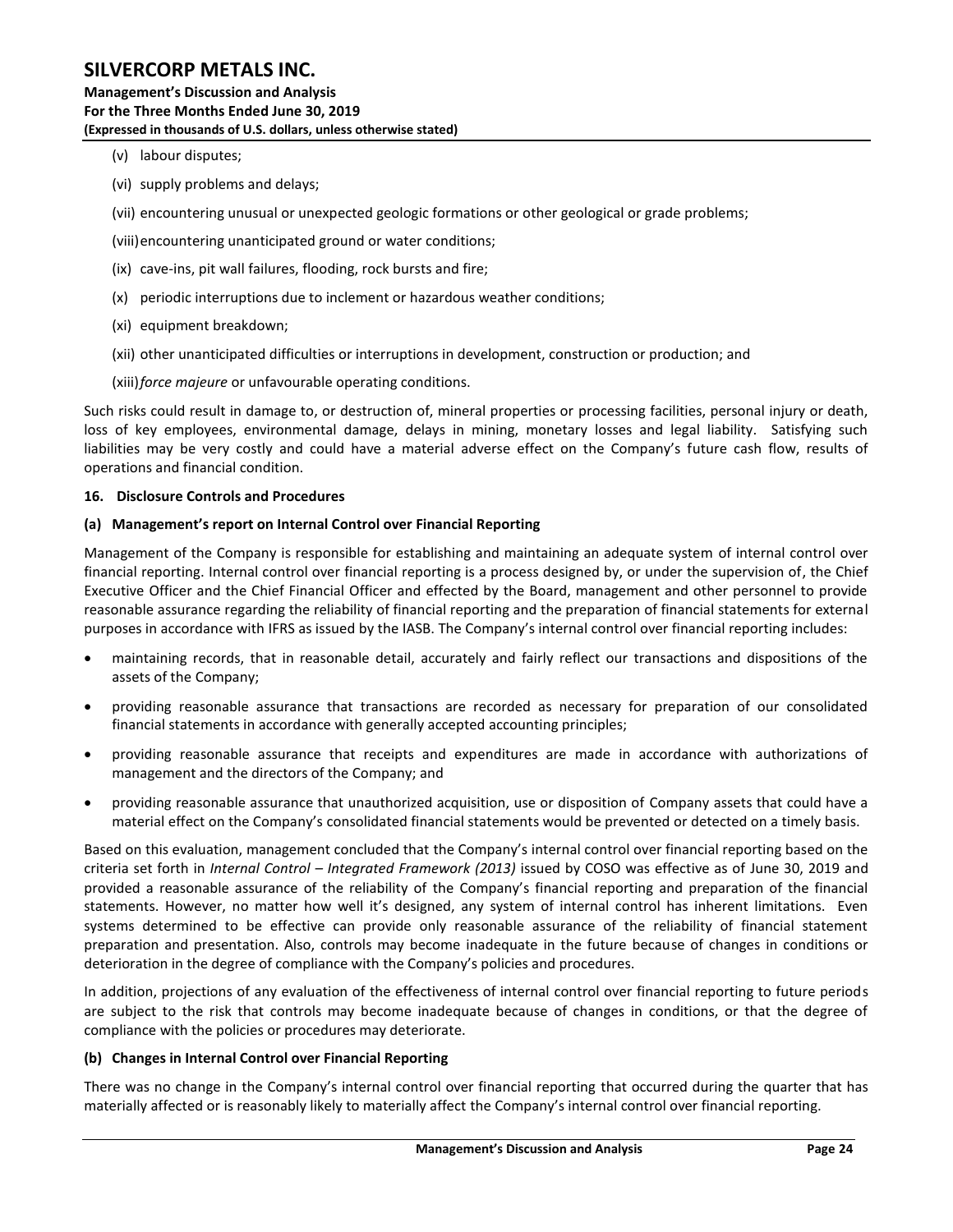**Management's Discussion and Analysis For the Three Months Ended June 30, 2019 (Expressed in thousands of U.S. dollars, unless otherwise stated)** 

### <span id="page-25-0"></span>**17. Directors and Officers**

As at the date of this MD&A, the Company's directors and officers are as follows:

| <b>Directors</b>                 | <b>Officers</b>                                     |
|----------------------------------|-----------------------------------------------------|
| Dr. Rui Feng, Director, Chairman | Dr. Rui Feng, Chief Executive Officer               |
| Yikang Liu, Director             | Derek Liu, Chief Financial Officer                  |
| Paul Simpson, Director           | Yong-Jae Kim, General Counsel & Corporate Secretary |
| David Kong, Director             | Lon Shaver, Vice President                          |

Marina A. Katusa, Director

Mr. Guoliang Ma, P.Geo., Manager of Exploration and Resource of the Company, is a Qualified Person for Silvercorp under NI 43-101 and has reviewed and given consent to the technical information contained in this MD&A.

### <span id="page-25-1"></span>**Forward Looking Statements**

*Certain of the statements and information in this MD&A constitute "forward-looking statements" within the meaning of the United States Private Securities Litigation Reform Act of 1995 and "forward-looking information" within the meaning of applicable Canadian provincial securities laws. Any statements or information that express or involve discussions with respect to predictions, expectations, beliefs, plans, projections, objectives, assumptions or future events or performance (often, but not always, using words or phrases such as "expects", "is expected", "anticipates", "believes", "plans", "projects", "estimates", "assumes", "intends", "strategies", "targets", "goals", "forecasts", "objectives", "budgets", "schedules", "potential" or variations thereof or stating that certain actions, events or results "may", "could", "would", "might" or "will" be taken, occur or be achieved, or the negative of any of these terms and similar expressions) are not statements of historical fact and may be forward-looking statements or information. Forward-looking statements or information relate to, among other things:*

- *• the price of silver and other metals;*
- *• estimates of the Company's revenues and capital expenditures;*
- *• estimated ore production and grades from the Company's mines in the Ying Mining District and the GC Mine ; and;*
- *• timing of receipt of permits and regulatory approvals.*

*Forward-looking statements or information are subject to a variety of known and unknown risks, uncertainties and other factors that could cause actual events or results to differ from those reflected in the forward-looking statements or information, including, without limitation, risks relating to,* 

- *• fluctuating commodity prices;*
- *fluctuating currency exchange rates;*
- *increasing labour cost;*
- *• exploration and development programs;*
- *• feasibility and engineering reports;*
- *• permits and licenses;*
- *• operations and political conditions;*
- *• regulatory environment in China and Canada;*
- *• environmental risks; and*
- *• risks and hazards of mining operations.*

*This list is not exhaustive of the factors that may affect any of the Company's forward-looking statements or information. Forwardlooking statements or information are statements about the future and are inherently uncertain, and actual achievements of the Company or other future events or conditions may differ materially from those reflected in the forward-looking statements or information due to a variety of risks, uncertainties and other factors, including, without limitation, those referred to in this MD&A under the heading*